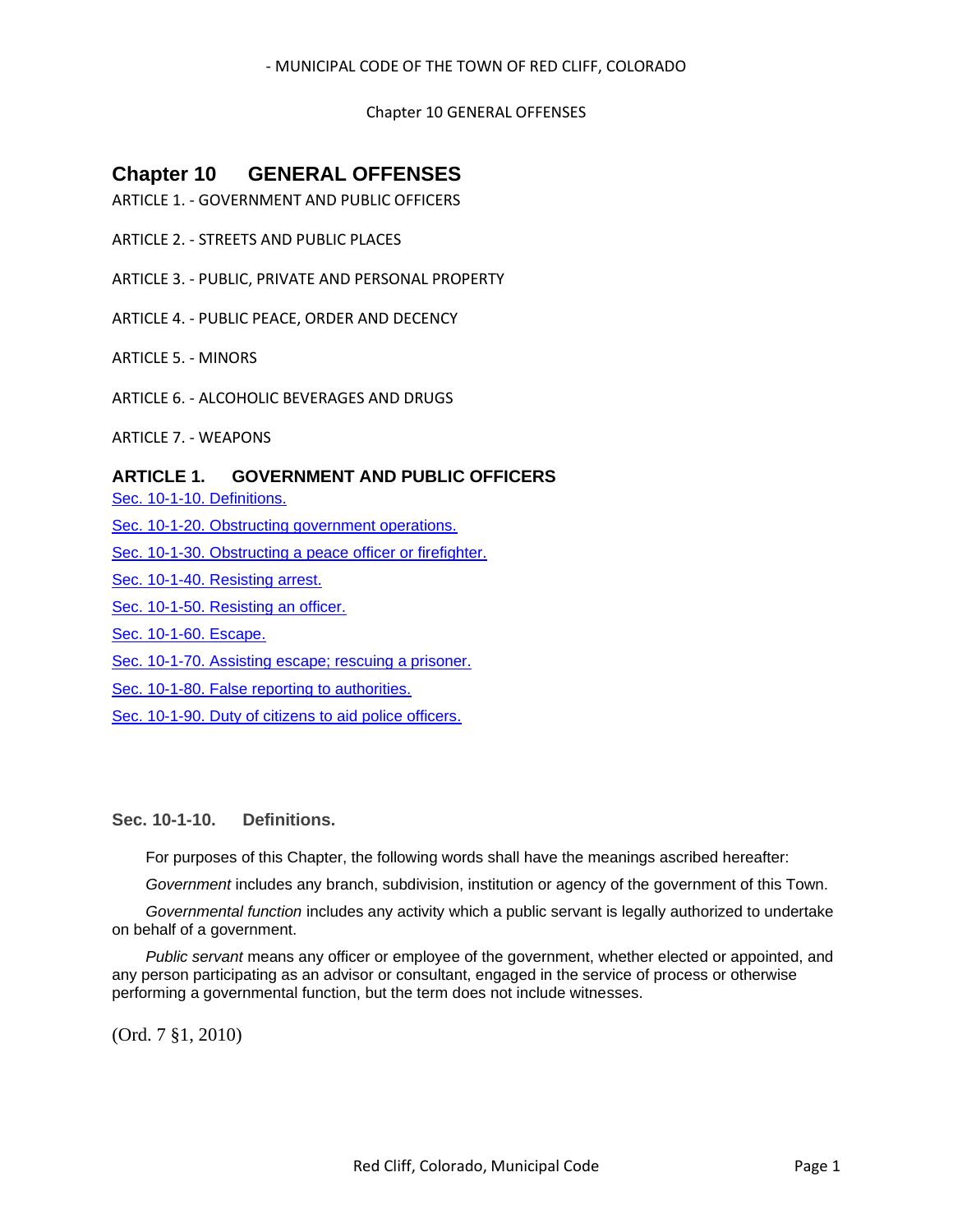### Chapter 10 GENERAL OFFENSES

# <span id="page-1-0"></span>**Sec. 10-1-20. Obstructing government operations.**

- (a) It is unlawful to obstruct government operations.
- (b) A person commits obstructing government operations if he or she intentionally obstructs, impairs or hinders the performance of a governmental function by a public official, employee or servant, by using or threatening to use violence, force or physical interference or obstacle.
- (c) It is an affirmative defense that:
	- (1) The obstruction, impairment or hindrance was of unlawful action by a public servant;
	- (2) The obstruction, impairment or hindrance was of the making of an arrest; or
	- (3) The obstruction, impairment or hindrance was by lawful activities in connection with a labor dispute with the government.

(Ord. 7 §1, 2010)

# <span id="page-1-1"></span>**Sec. 10-1-30. Obstructing a peace officer or firefighter.**

- (a) No person shall willfully fail or refuse to comply with any lawful order, signal or direction of a police officer made or given in the discharge of the police officer's duties.
- (b) No person shall, in any way, interfere with or hinder any police officer who is discharging or apparently discharging the duties of the position.
- (c) It is unlawful to obstruct a peace officer or firefighter.
- (d) A person commits obstructing a peace officer or firefighter when, by using or threatening to use violence, force or physical interference or obstacle, such person knowingly obstructs, impairs or hinders the enforcement of the law or the preservation of the peace by a peace officer, acting under color of his or her official authority, or knowingly obstructs, impairs or hinders the prevention, control or abatement of fire by a firefighter, acting under color of his or her official authority.
- (e) It is no defense to a prosecution under this Section that the peace officer was acting in an illegal manner, if the peace officer was acting under color of his or her official authority as defined in Subsection 10-1-40(c) below.
- (f) This Section does not apply to obstruction, impairment or hindrance of the making of an arrest.

(Ord. 7 §1, 2010)

#### <span id="page-1-2"></span>**Sec. 10-1-40. Resisting arrest.**

- (a) It is unlawful to resist arrest.
- (b) A person commits resisting arrest if he or she knowingly prevents or attempts to prevent a peace officer, acting under color of his or her official authority, from effecting an arrest of the actor or another by:
	- (1) Using or threatening to use physical force or violence against the peace officer or another; or
	- (2) Using any other means which creates a substantial risk of causing physical injury to the peace officer or another.
- (c) It is no defense to a prosecution under this Section that the peace officer was attempting to make an arrest which in fact was unlawful, if the peace officer was acting under color of his or her official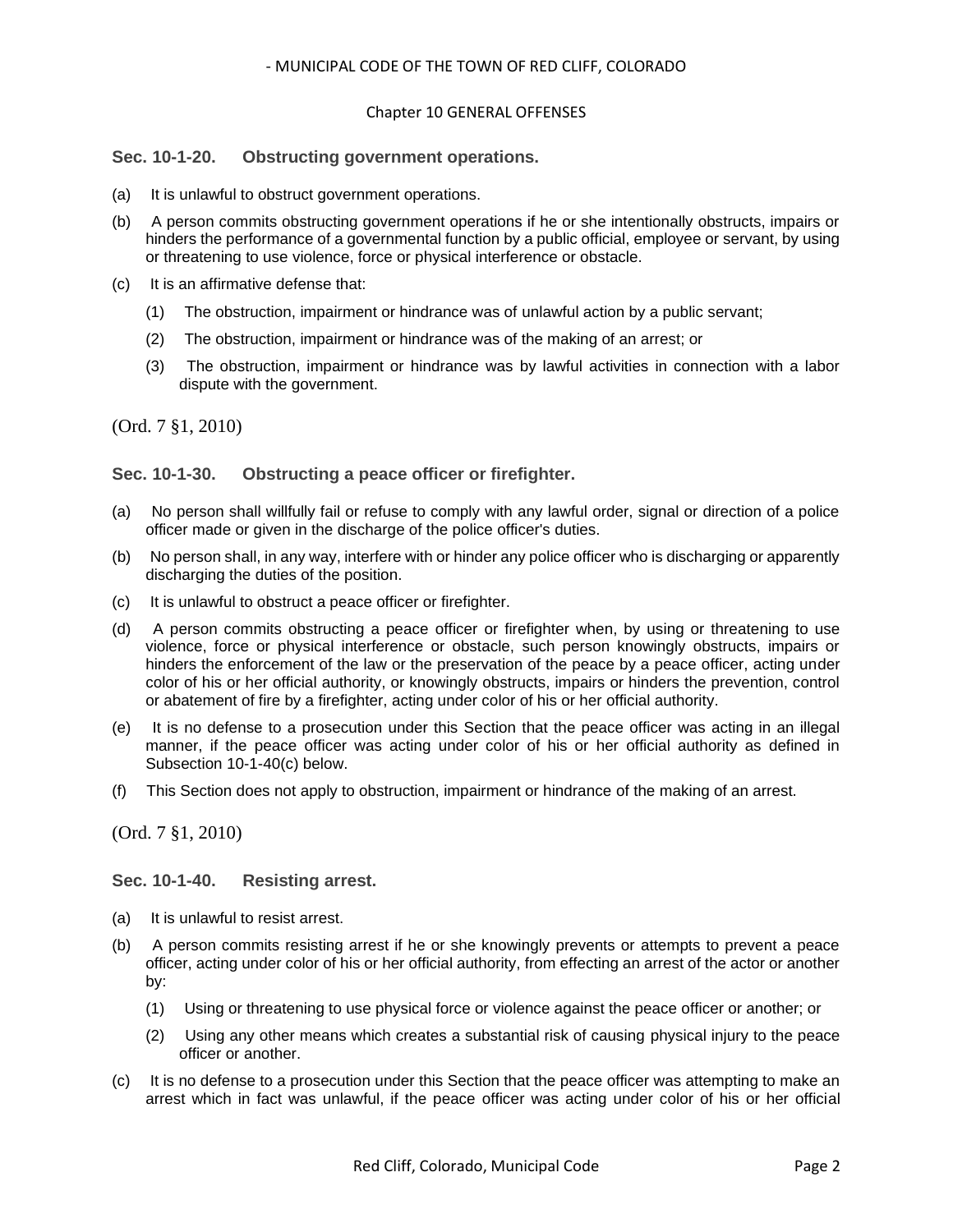### Chapter 10 GENERAL OFFENSES

authority, and in attempting to make the arrest, the peace officer was not resorting to unreasonable or excessive force giving rise to the right of self-defense. A peace officer acts under color of his or her official authority when, in the regular course of assigned duties, the peace officer is called upon to make, and does make, a judgment in good faith based upon surrounding facts and circumstances that an arrest should be made by the peace officer.

(d) The term "peace officer," as used in this Section, means a peace officer in uniform or, if out of uniform, one who has identified himself or herself by exhibiting his or her credentials as such peace officer to the person whose arrest is attempted.

(Ord. 7 §1, 2010)

# <span id="page-2-0"></span>**Sec. 10-1-50. Resisting an officer.**

It is unlawful for any person to resist any police officer, any member of the Police Department or any person duly empowered with police authority, while in the discharge or apparent discharge of his or her duty, or in any way to interfere with or hinder him or her in the discharge of his or her duty.

(Prior code 18-4-10; Ord. 7 §1, 2010)

<span id="page-2-1"></span>**Sec. 10-1-60. Escape.**

A person commits a Class 1 petty offense if, while being in custody or confinement and held for or charged with but not convicted of a misdemeanor or petty offense, he or she knowingly escapes from said custody or confinement.

(Ord. 7 §1, 2010)

<span id="page-2-2"></span>**Sec. 10-1-70. Assisting escape; rescuing a prisoner.**

- (a) It is unlawful for any person to offer or endeavor to assist any person in the custody of a police officer, a member of the Police Department or a person duly empowered with police authority to escape or to attempt to escape from such custody.
- (b) It is unlawful for any person to rescue or to attempt to rescue any person in the custody of a police officer, a member of the Police Department or a person duly empowered with police authority.

(Prior code 18-4-10; Ord. 7 §1, 2010)

<span id="page-2-3"></span>**Sec. 10-1-80. False reporting to authorities.**

It is unlawful for a person to falsely report to authorities. A person commits false reporting to authorities if he or she:

- (1) Knowingly causes a false alarm of fire or other emergency to be transmitted to or within an official or volunteer fire department, ambulance service or any other government agency which deals with emergencies involving danger to life or property;
- (2) Makes a report or knowingly causes the transmission of a report to law enforcement authorities of a crime or other incident within their official concern when he or she knows that it did not occur; or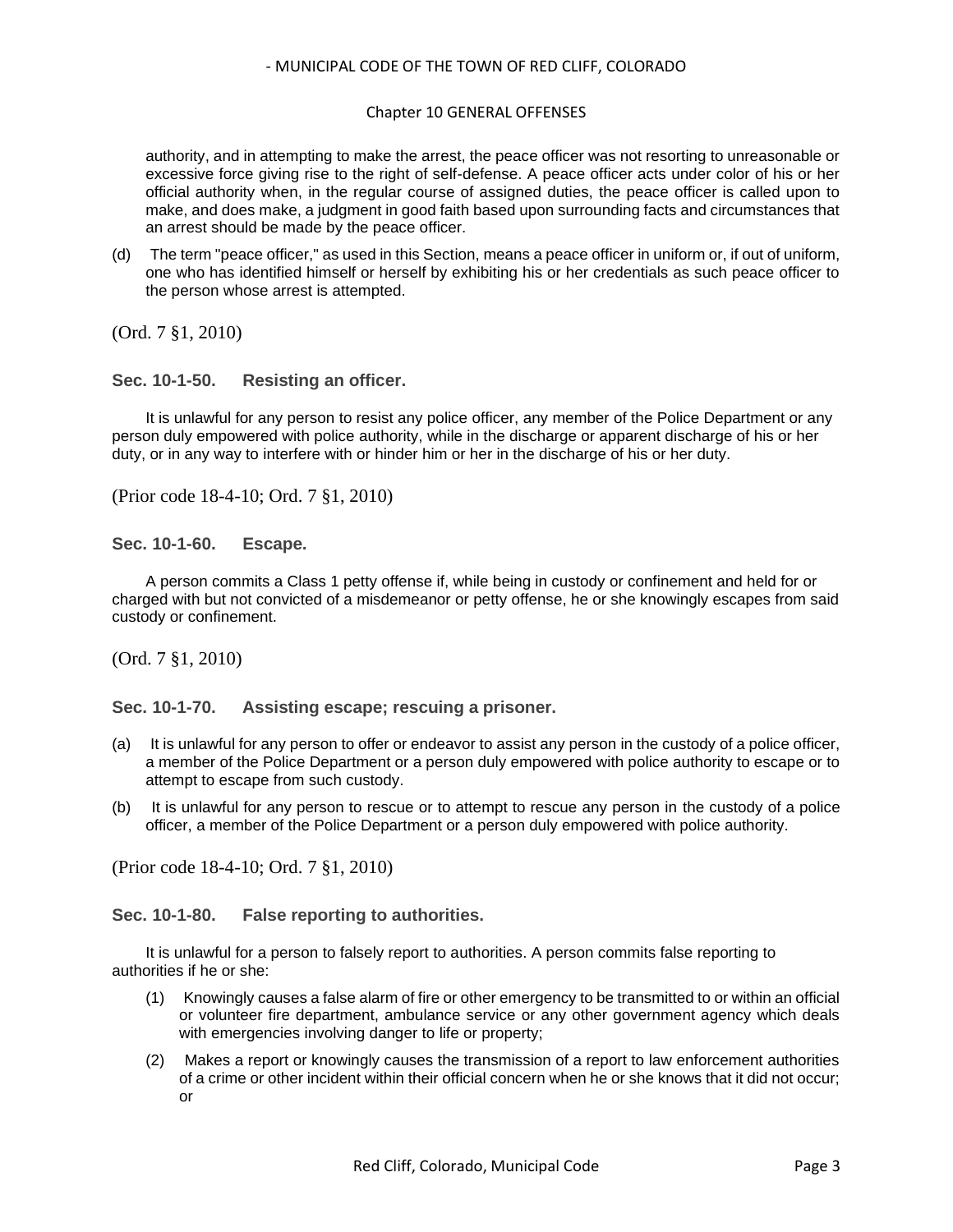# Chapter 10 GENERAL OFFENSES

(3) Makes a report or knowingly causes the transmission of a report to law enforcement authorities pretending to furnish information relating to an offense or other incident within their official concern when he or she knows that he or she has no such information or knows that the information is false.

(Ord. 7 §1, 2010)

<span id="page-3-0"></span>**Sec. 10-1-90. Duty of citizens to aid police officers.**

It shall be the duty of all persons when called upon by any police officer or any other member of the Police Department to promptly aid and assist such officer or member in the discharge of his or her duties.

(Prior code 18-4-11; Ord. 7 §1, 2010)

# **ARTICLE 2. STREETS AND PUBLIC PLACES**

[Sec. 10-2-10. Unlawful conduct on public property.](#page-3-1)

[Sec. 10-2-20. Trespass or interference in public buildings.](#page-4-0)

[Sec. 10-2-30. Interfering with use of streets or sidewalks.](#page-4-1)

Sec. 10-2-40. Broken [glass, nails, dangerous substances on streets and sidewalks.](#page-5-0)

[Sec. 10-2-50. Damage or removal of street signs.](#page-5-1)

[Sec. 10-2-60. Littering on property.](#page-5-2)

# <span id="page-3-1"></span>**Sec. 10-2-10. Unlawful conduct on public property.**

- (a) It is unlawful for any person to enter or remain in any public building or on any public property or to conduct himself or herself in or on them in violation of any order, rule or regulation concerning any matter prescribed in this Section, limiting or prohibiting the use, activities or conduct in such public building or on such public property, issued by any officer or agency having the power of control, management or supervision of the building or property. In addition to any authority granted by any other law, each such officer or agency may adopt such orders, rules or regulations as are reasonably necessary for the administration, protection and maintenance of such public buildings and property, specifically, orders, rules and regulations upon the following matters:
	- (1) Preservation of property, vegetation, wildlife, signs, markers, statues, buildings, grounds and other structures and any object of scientific, historical or scenic interest;
	- (2) Restriction or limitation of the use of such public buildings or property as to time, manner or permitted activities;
	- (3) Prohibition of activities or conduct within public buildings or on public property which may be reasonably expected to substantially interfere with the use and enjoyment of such places by others or which may constitute a general nuisance;
	- (4) Camping and picnicking, public meetings and assemblages and other individual or group usages, including the place, time and manner in which such activities may be permitted;
	- (5) Use of all vehicles as to place, time and manner of use; and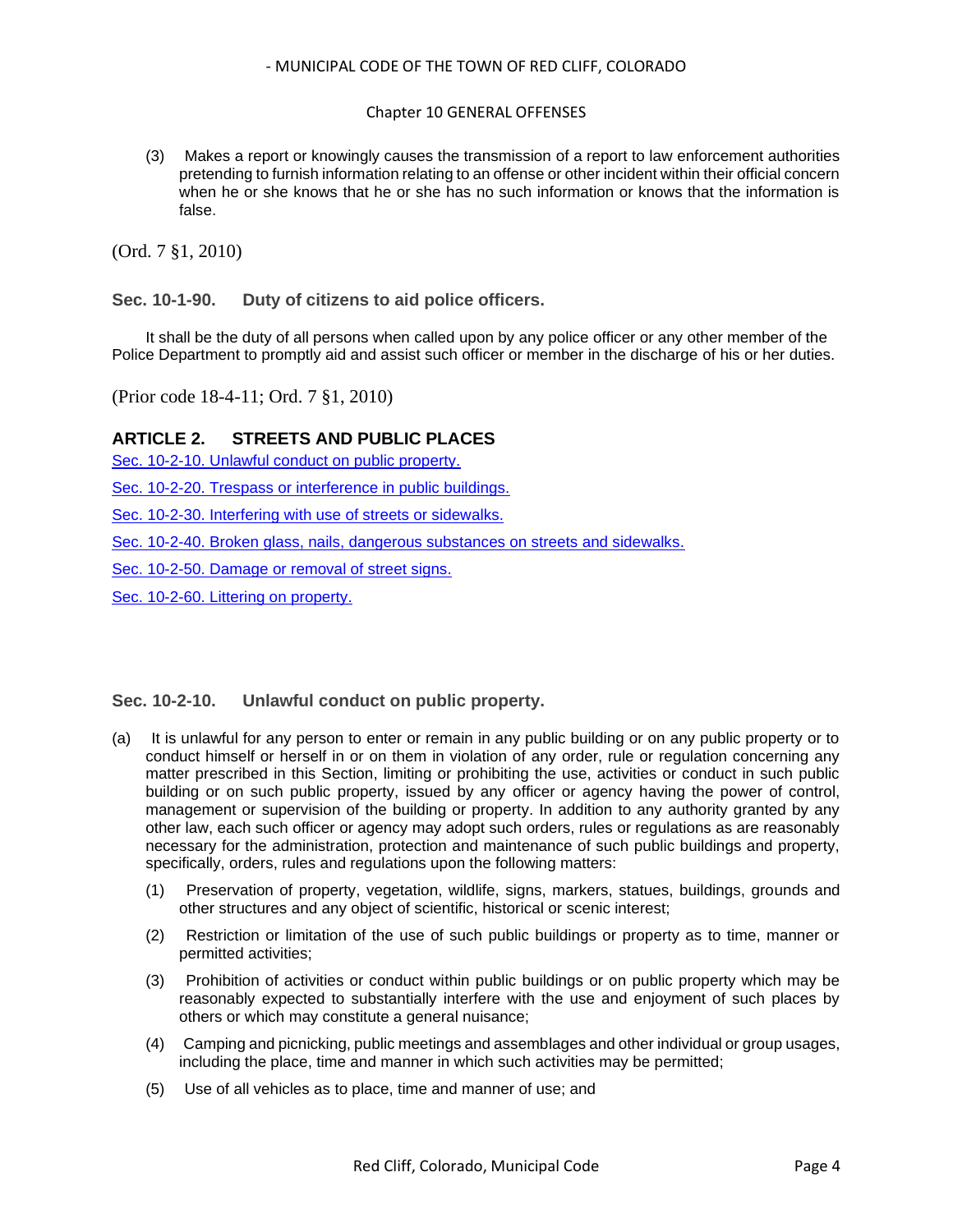#### Chapter 10 GENERAL OFFENSES

- (6) Control and limitation of fires and designation of places where fires are permitted.
- (b) No conviction may be obtained under this Section unless notice of such limitation or prohibition is prominently posted at all public entrances to such building or property or unless such notice is actually first given the person by the office or agency, including any agent thereof or by any law enforcement officer having jurisdiction or authority to enforce this Section.
- (c) Any person who violates this Section is guilty of unlawful conduct on public property.

(Ord. 7 §1, 2010)

# <span id="page-4-0"></span>**Sec. 10-2-20. Trespass or interference in public buildings.**

- (a) No person shall so conduct himself or herself at or in any public building owned, operated or controlled by the Town as to willfully deny to any public official, public employee or invitee on such premises the lawful rights of such official, employee or invitee to enter, to use the facilities of or to leave any such public building.
- (b) No person shall, at or in any public building, willfully impede any public official or employee in the lawful performance of duties or activities through the use of restraint, abduction, coercion or intimidation or by force and violence or threat thereof.
- (c) No person shall willfully refuse or fail to leave any such public building upon being requested to do so by the Town officer charged with maintaining order in such public building, if the person has committed, is committing, threatens to commit or incites others to commit any act which did, or would if completed, disrupt, impair, interfere with or obstruct the lawful missions, processes, procedures or functions being carried on in the public building.
- (d) No person shall, at any meeting or session conducted by any judicial, legislative or administrative body or official at or in any public building, willfully impede, disrupt or hinder the normal proceedings of such meeting or session by any act of intrusion into the chamber or other areas designated for the use of the body or official conducting the meeting or session or by any act designed to intimidate, coerce or hinder any member of such body or official engaged in the performance of duties at such meeting or session.
- (e) No person shall, by any act of intrusion into the chamber or other areas designated for the use of any executive body or official at or in any public building, willfully impede, disrupt or hinder the normal proceedings of such body or official.
- (f) The term "public building," as used in this Section, includes any premises being temporarily used by a public officer or employee in the discharge of his or her official duties.
- (g) Any person who violates any of the provisions of this Section commits an unlawful act.

(Ord. 7 §1, 2010)

<span id="page-4-1"></span>**Sec. 10-2-30. Interfering with use of streets or sidewalks.**

It is unlawful for any person, alone or in a group or assemblage of persons, whose standing, remaining or congregating on any public highway, street, alley or sidewalk in the Town shall obstruct, interfere with or prevent the free, unobstructed and reasonable use of that public highway, street, alley or sidewalk by any other person, to fail or refuse to yield to the reasonable use or passage of any other person on that public highway, street, alley or sidewalk or to fail or refuse to move on, disperse or cease such obstruction or interference immediately upon being so ordered by any police officer of the Town or other authorized peace officer.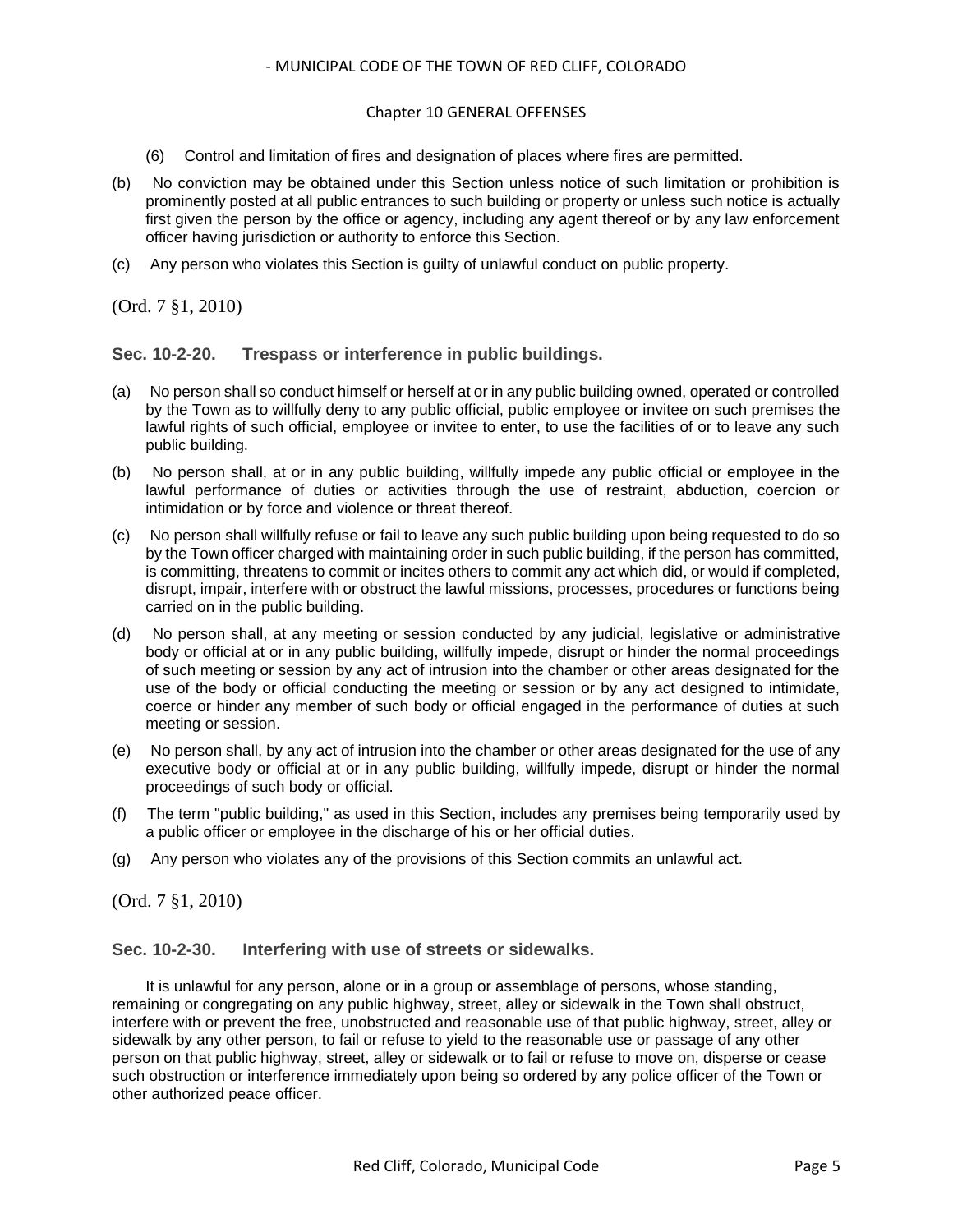### Chapter 10 GENERAL OFFENSES

(Ord. 7 §1, 2010)

<span id="page-5-0"></span>**Sec. 10-2-40. Broken glass, nails, dangerous substances on streets and sidewalks.**

It is unlawful for any person to throw or deposit or cause to be thrown or deposited on any street, alley, sidewalk or other public way any broken glass, nails or other dangerous substance.

(Prior code 18-3-2; Ord. 7 §1, 2010)

<span id="page-5-1"></span>**Sec. 10-2-50. Damage or removal of street signs.**

It is unlawful for any person without proper authorization to remove, deface, damage or destroy any street sign or sign erected or placed in or adjacent to any street indicating the name of such street.

(Ord. 7 §1, 2010)

<span id="page-5-2"></span>**Sec. 10-2-60. Littering on property.**

- (a) It is unlawful to throw or deposit in any street, alley, sidewalk or public grounds in the Town any paper, old clothes, cloth of any kind, boots, shoes, hats, leather, hair, grass, junk cars, straw, hay, trash or any other thing, except in public receptacles and authorized private receptacles.
- (b) It is unlawful for any person, while a driver or passenger in a vehicle, to throw or deposit litter upon any street or other public place within the Town or upon private property.

(Ord. 7 §1, 2010)

#### **ARTICLE 3. PUBLIC, PRIVATE AND PERSONAL PROPERTY**

[Sec. 10-3-10. Damaging or destroying public property.](#page-6-0)

[Sec. 10-3-20. Damaging or destroying private property.](#page-6-1)

[Sec. 10-3-30. Criminal mischief.](#page-6-2)

[Sec. 10-3-40. Trespassing.](#page-6-3)

[Sec. 10-3-50. Theft.](#page-6-4)

[Sec. 10-3-60. Theft of rental property.](#page-7-0)

[Sec. 10-3-70. Theft by receiving.](#page-7-1)

[Sec. 10-3-80. Concealment of goods.](#page-7-2)

Sec. 10-3-90. Tampering [and unauthorized connection.](#page-7-3)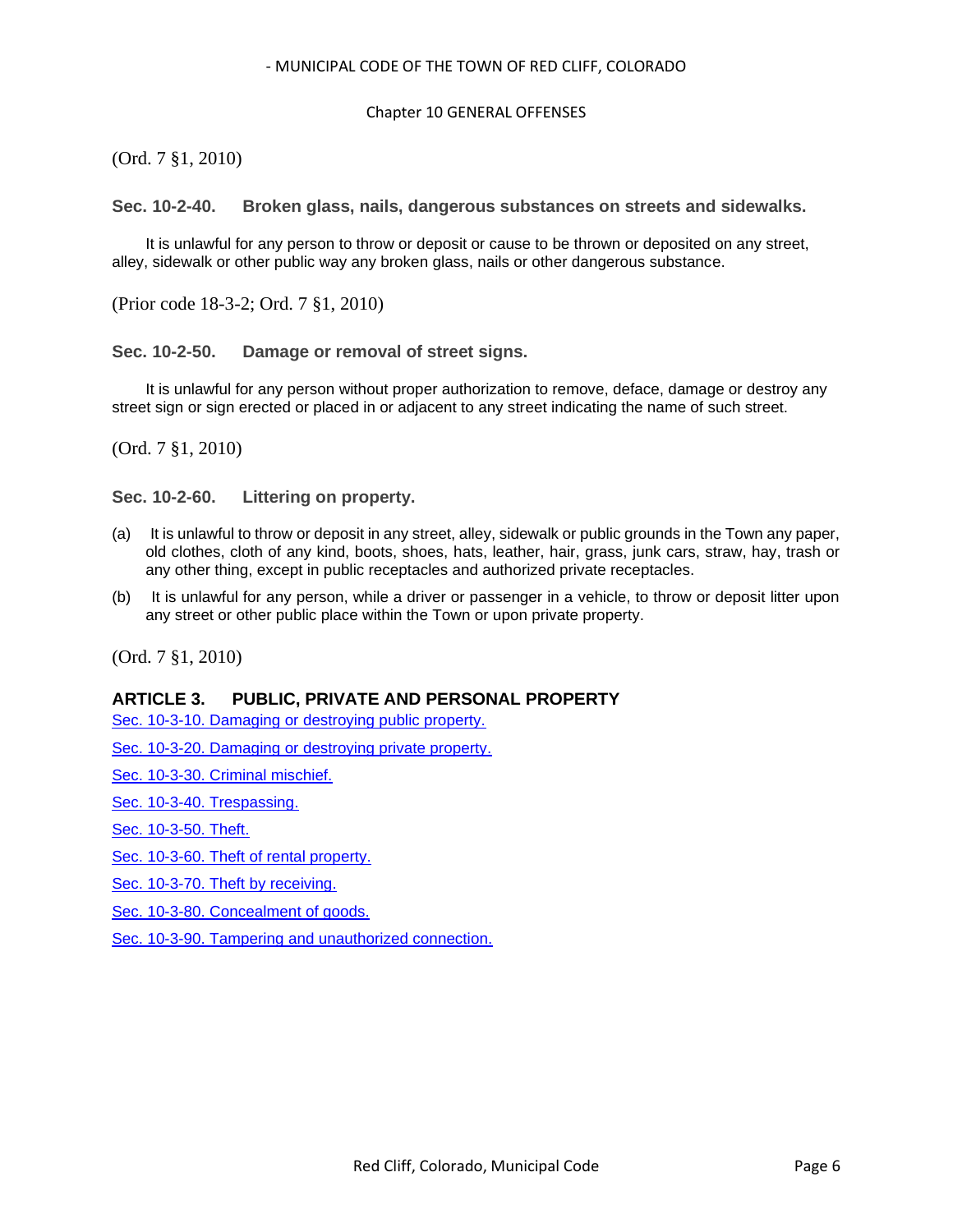#### Chapter 10 GENERAL OFFENSES

# <span id="page-6-0"></span>**Sec. 10-3-10. Damaging or destroying public property.**

It is unlawful for any person to either willfully, maliciously, wantonly, negligently or in any other manner damage or destroy real property, improvements thereto or moveable or personal property belonging to the Town.

(Prior code 18-2-1; Ord. 7 §1, 2010)

# <span id="page-6-1"></span>**Sec. 10-3-20. Damaging or destroying private property.**

It is unlawful for any person to either willfully, maliciously or wantonly damage or destroy real property or improvements thereto, or moveable or personal property, belonging to any person.

(Prior code 18-2-2; Ord. 7 §1, 2010)

<span id="page-6-2"></span>**Sec. 10-3-30. Criminal mischief.**

It is unlawful for any person to knowingly damage the real or personal property of one (1) or more other persons in the course of a single criminal episode where the aggregate damage to the real or personal property is less than one thousand dollars (\$1,000.00).

(Ord. 7 §1, 2010)

<span id="page-6-3"></span>**Sec. 10-3-40. Trespassing.**

- (a) It is unlawful for any person to knowingly occupy, use or remain on or in any privately owned property, real or personal, without the permission of the owner or persons entitled to the possession thereof.
- (b) It is unlawful for any person to take down any fence or let down any bars or to open any gate in or on the property of another without the consent of the owner, occupant or person in charge thereof.

(Prior code 18-2-3; Ord. 7 §1, 2010)

#### <span id="page-6-4"></span>**Sec. 10-3-50. Theft.**

It is unlawful for a person to commit theft. A person commits theft when he or she knowingly obtains or exercises control over anything of another without authorization or by threat or deception when the value of the thing is less than one thousand dollars (\$1,000.00) and:

- (1) Intends to deprive the other person permanently of the use or benefit of the thing of value;
- (2) Knowingly uses, conceals or abandons the thing of value in such manner as to deprive the other person permanently of its use or benefit;
- (3) Uses, conceals or abandons the thing of value, intending that such use, concealment or abandonment will deprive the other person permanently of its use and benefit; or
- (4) Demands any consideration to which he or she is not legally entitled as a condition of restoring the thing of value to the other person.

(Ord. 7 §1, 2010)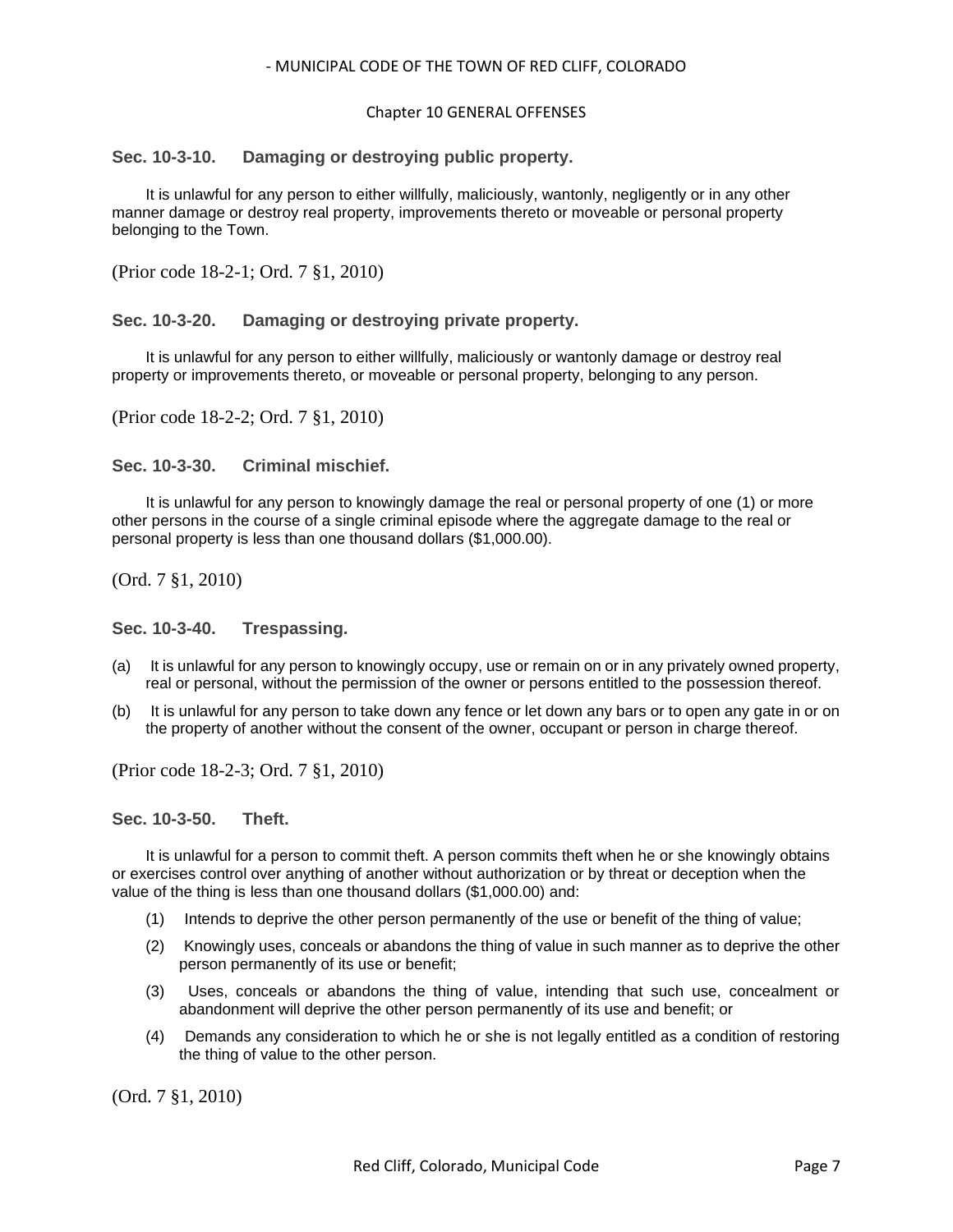### Chapter 10 GENERAL OFFENSES

# <span id="page-7-0"></span>**Sec. 10-3-60. Theft of rental property.**

It is unlawful for a person to commit theft of rental property. A person commits theft of rental property if he or she:

- (1) Obtains the temporary use of personal property of another, which is available only for hire, by means of threat or deception or knowing that such use is without the consent of the person providing the personal property;
- (2) Having lawfully obtained possession for temporary use of the personal property of another which is available only for hire, knowingly fails to reveal the whereabouts of or to return the property to the owner thereof or his or her representative or to the person from whom he or she has received it within seventy-two (72) hours after the time at which he or she agreed to return it; and
- (3) The value of the property involved is less than one thousand dollars (\$1,000.00).

(Ord. 7 §1, 2010)

# <span id="page-7-1"></span>**Sec. 10-3-70. Theft by receiving.**

It is unlawful to commit theft by receiving. A person commits theft by receiving when he or she receives, retains, loans money by pawn or pledge on or disposes of anything of value of another, knowing or believing that the thing of value has been stolen, and when he or she intends to deprive the lawful owner permanently of the use or benefit of the thing of value, where the value of such thing is less than one thousand dollars (\$1,000.00).

(Ord. 7 §1, 2010)

<span id="page-7-2"></span>**Sec. 10-3-80. Concealment of goods.**

If any person willfully conceals unpurchased goods, wares or merchandise valued at less than one thousand dollars (\$1,000.00) owned or held by and offered or displayed for sale by any store or other mercantile establishment, whether the concealment is on his or her own person or otherwise and whether on or off the premises of the store or mercantile establishment, such concealment constitutes prima facie evidence that the person intended to commit the crime of theft.

(Ord. 7 §1, 2010)

# <span id="page-7-3"></span>**Sec. 10-3-90. Tampering and unauthorized connection.**

- (a) Any person who connects any pipe, tube, stopcock, wire, cord, socket, motor or other instrument or contrivance with any main, service pipe or other medium conducting or supplying gas, water or electricity to any building without the knowledge and consent of the person supplying such gas, water or electricity commits tampering and unauthorized connection, which is unlawful.
- (b) Any person who in any manner alters, obstructs or interferes with any meter pit, meter or metering device provided for measuring or registering the quantity of gas, water or electricity passing through said meter without the knowledge and consent of the person owning said meter commits tampering and unauthorized connection, which is unlawful.
- (c) A person who tampers with property of another with intent to cause injury, inconvenience or annoyance to that person or to another, or if he or she knowingly makes unauthorized connection with property of a utility, commits tampering and unauthorized connection, which is unlawful.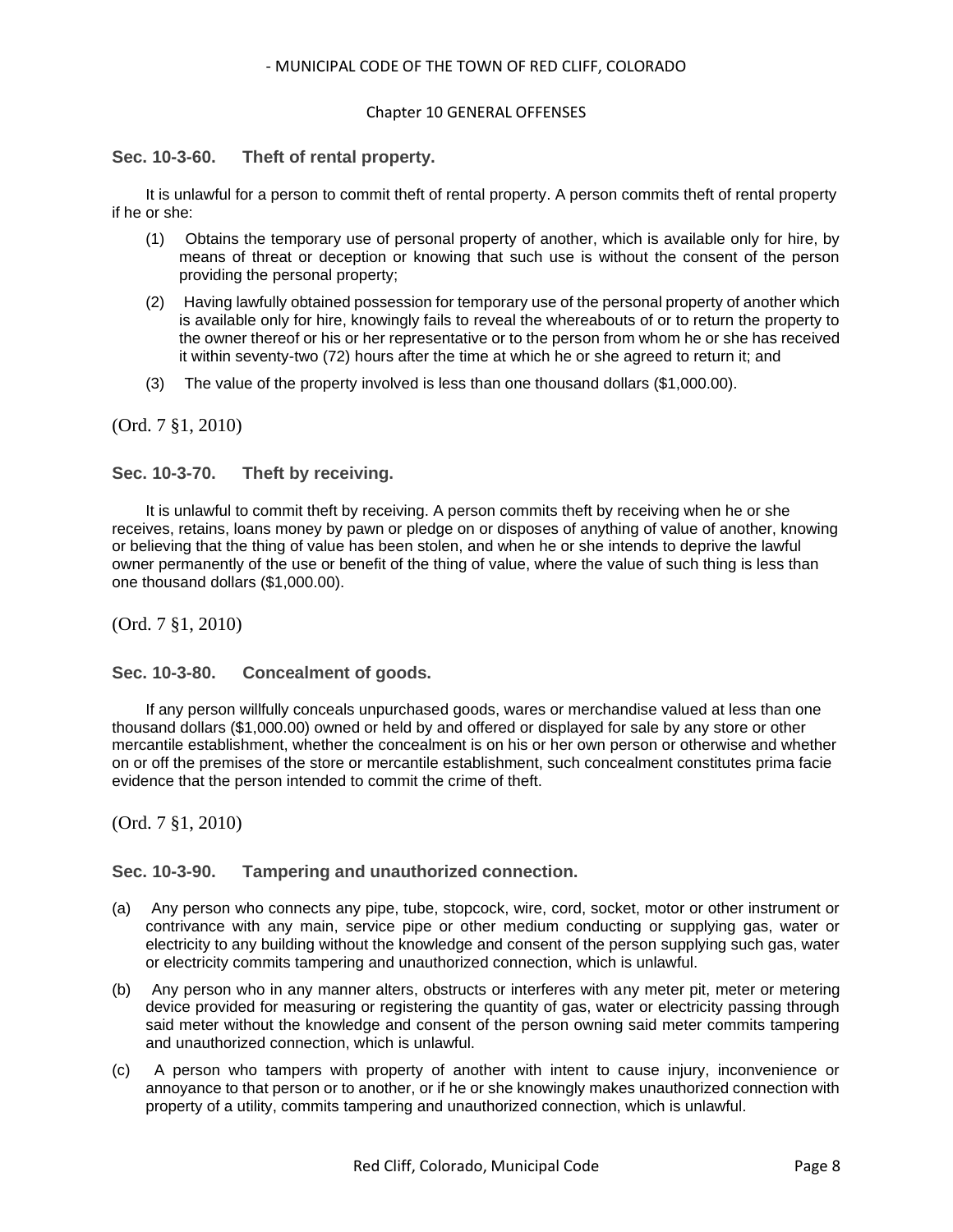# Chapter 10 GENERAL OFFENSES

(d) Nothing in this Section shall be construed to apply to any licensed electrical or plumbing contractor while performing usual and ordinary services in accordance with recognized customs and standards.

(Ord. 7 §1, 2010)

# **ARTICLE 4. PUBLIC PEACE, ORDER AND DECENCY**

[Sec. 10-4-10. False alarms.](#page-8-0)

[Sec. 10-4-20. Assault.](#page-8-1)

[Sec. 10-4-30. Disorderly conduct.](#page-8-2)

[Sec. 10-4-40. Harassment.](#page-9-0)

[Sec. 10-4-50. Loitering.](#page-10-0)

[Sec. 10-4-60. Disrupting lawful assembly.](#page-10-1)

[Sec. 10-4-70. Storage of flammable liquids.](#page-10-2)

[Sec. 10-4-80. Explosives.](#page-10-3)

[Sec. 10-4-90. Abandoned containers, wells or cisterns.](#page-10-4)

[Sec. 10-4-100. Disturbance, breach of peace.](#page-10-5)

[Sec. 10-4-110. Throwing stones or missiles.](#page-11-0)

[Sec. 10-4-120. Fraud by check.](#page-11-1)

[Sec. 10-4-130. Public indecency.](#page-12-0)

[Sec. 10-4-140. Indecent exposure.](#page-12-1)

#### <span id="page-8-0"></span>**Sec. 10-4-10. False alarms.**

Any person who shall intentionally make or give a false alarm of fire shall be deemed guilty of a misdemeanor.

(Prior code 18-3-5; Ord. 7 §1, 2010)

<span id="page-8-1"></span>**Sec. 10-4-20. Assault.**

- (a) An assault is an unlawful attempt of a person, coupled with a present ability, to commit a bodily injury on another person.
- (b) It is unlawful to assault, beat, strike, wound, imprison or inflict violence on another.

(Prior code 18-3-6; Ord. 7 §1, 2010)

<span id="page-8-2"></span>**Sec. 10-4-30. Disorderly conduct.**

(a) A person commits disorderly conduct if he or she intentionally, knowingly or recklessly: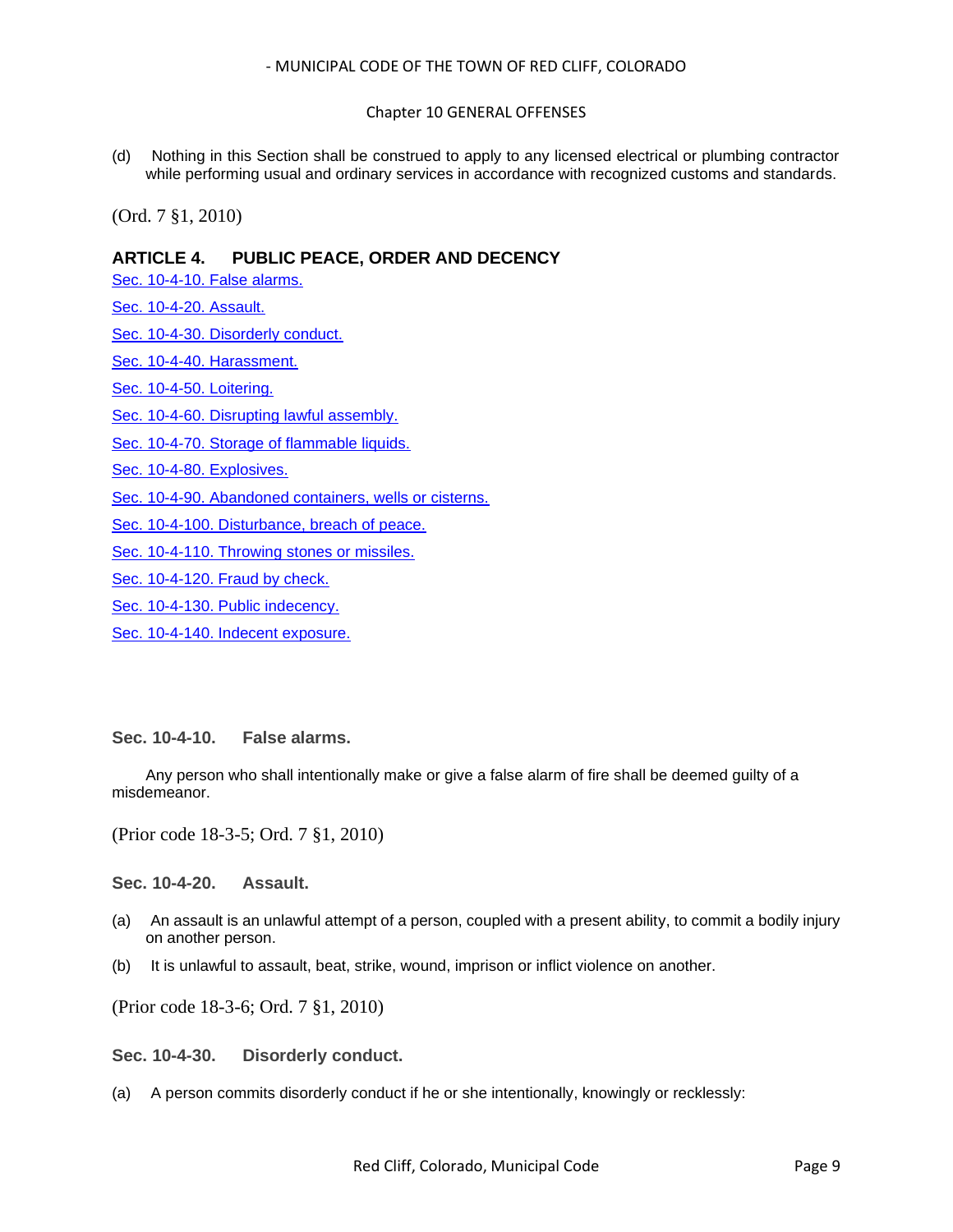# Chapter 10 GENERAL OFFENSES

- (1) Makes a coarse and obviously offensive utterance, gesture or display in a public place, and the utterance, gesture or display tends to incite an immediate breach of the peace;
- (2) Abuses or threatens a person in a public place in an obviously offensive manner;
- (3) Makes unreasonable noise in a public place or near a private residence that he or she has no right to occupy;
- (4) Fights with another in a public place except in an amateur or professional contest of athletic skill;
- (5) Not being a peace officer, displays a deadly weapon in a public place except when engaged in lawful target practice or hunting; or
- (6) Not being a peace officer, displays a deadly weapon in a public place in a manner calculated to alarm.
- (b) It is an affirmative defense to prosecution under Paragraph (a)(2) above that the actor had significant provocation for his or her abusive or threatening conduct.

(Ord. 7 §1, 2010)

#### <span id="page-9-0"></span>**Sec. 10-4-40. Harassment.**

- (a) A person commits harassment if, with intent to harass, annoy or alarm another person, he or she:
	- (1) Strikes, shoves, kicks or otherwise touches a person or subjects him or her to physical contact;
	- (2) In a public place directs obscene language or makes an obscene gesture to or at another person;
	- (3) Follows a person in or about a public place;
	- (4) Initiates communication with a person, anonymously or otherwise by telephone computer, computer network or computer system, in a manner intended to harass or threaten bodily injury or property damage, or makes any comment, request, suggestion or proposal by telephone, computer, computer network or computer system which is obscene;
	- (5) Makes a telephone call or causes a telephone to ring repeatedly, whether or not a conversation ensues, with no purpose of legitimate conversation;
	- (6) Makes repeated communications at inconvenient hours that invade the privacy of another and interfere in the use and enjoyment of another's home or private residence or other private property; or
	- (7) Repeatedly insults, taunts, challenges or makes communications in offensively coarse language to, another in a manner likely to provoke a violent or disorderly response.
- (b) As used in this Section, unless the context otherwise requires, obscene means a patently offensive description of ultimate sexual acts or solicitation to commit ultimate sexual acts, whether or not said ultimate sexual acts are normal or perverted, actual or simulated.
- (c) Any act prohibited by Paragraph (a)(4) above may be deemed to have occurred or to have been committed at the place at which the telephone call, electronic mail or other electronic communication was either made or received.

(Ord. 7 §1, 2010)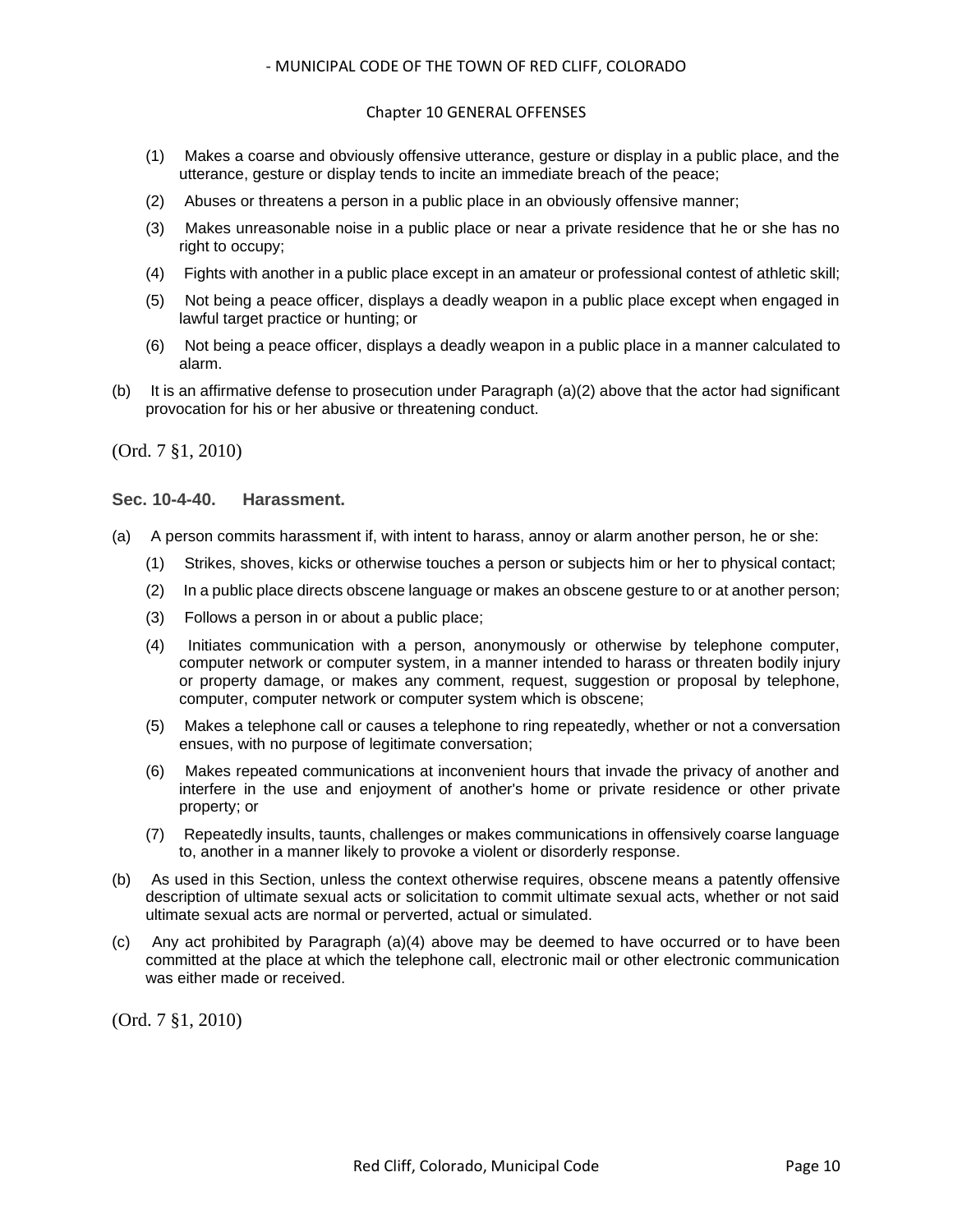#### Chapter 10 GENERAL OFFENSES

#### <span id="page-10-0"></span>**Sec. 10-4-50. Loitering.**

It is unlawful for any person to be upon any public way or place of public nature in such manner as to interfere with free and unobstructed use of such public way or place of public nature by any other person or to be profane, lewd or wanton in speech or behavior in such public way or place.

(Prior code 18-3-13; Ord. 7 §1, 2010)

# <span id="page-10-1"></span>**Sec. 10-4-60. Disrupting lawful assembly.**

A person commits disrupting lawful assembly if, intending to prevent or disrupt any lawful meeting, procession or gathering, he or she significantly obstructs or interferes with the meeting, procession or gathering by physical action, verbal utterance or any other means.

(Ord. 7 §1, 2010)

#### <span id="page-10-2"></span>**Sec. 10-4-70. Storage of flammable liquids.**

It is unlawful to store or cause to be stored or parked, except for delivery, any tank vehicle carrying flammable liquids or gases upon any streets, ways or avenues of the Town, or in any other part of the Town except those areas zoned for such uses.

(Prior code 18-3-1; Ord. 7 §1, 2010)

<span id="page-10-3"></span>**Sec. 10-4-80. Explosives.**

It is unlawful for any person to store within the Town limits or within one (1) mile thereof any amount of blasting powder, nitroglycerine, dynamite or other high explosive devices used for the detonation of such high explosives.

(Prior code 18-3-4; Ord. 7 §1, 2010)

<span id="page-10-4"></span>**Sec. 10-4-90. Abandoned containers, wells or cisterns.**

It is unlawful for any person to leave or permit to remain outside of any dwelling, building or other structure or within any unoccupied or abandoned building, structure or dwelling under his or her control, in a place accessible to children, any abandoned, unattended or discarded ice box, refrigerator or other container which has a door, lid, snap lock or other locking device which may not be released from the inside, without first removing said door, lid, snap lock or other locking device.

(Prior code 18-3-3; Ord. 7 §1, 2010)

```
Sec. 10-4-100. Disturbance, breach of peace.
```
It is unlawful for any person in the Town to make, countenance or assist in the making of undue or unnecessary noise, riot, disturbance or breach of peace on public or private property so as to disturb or cause to be disturbed the lawful peace and quiet of another person.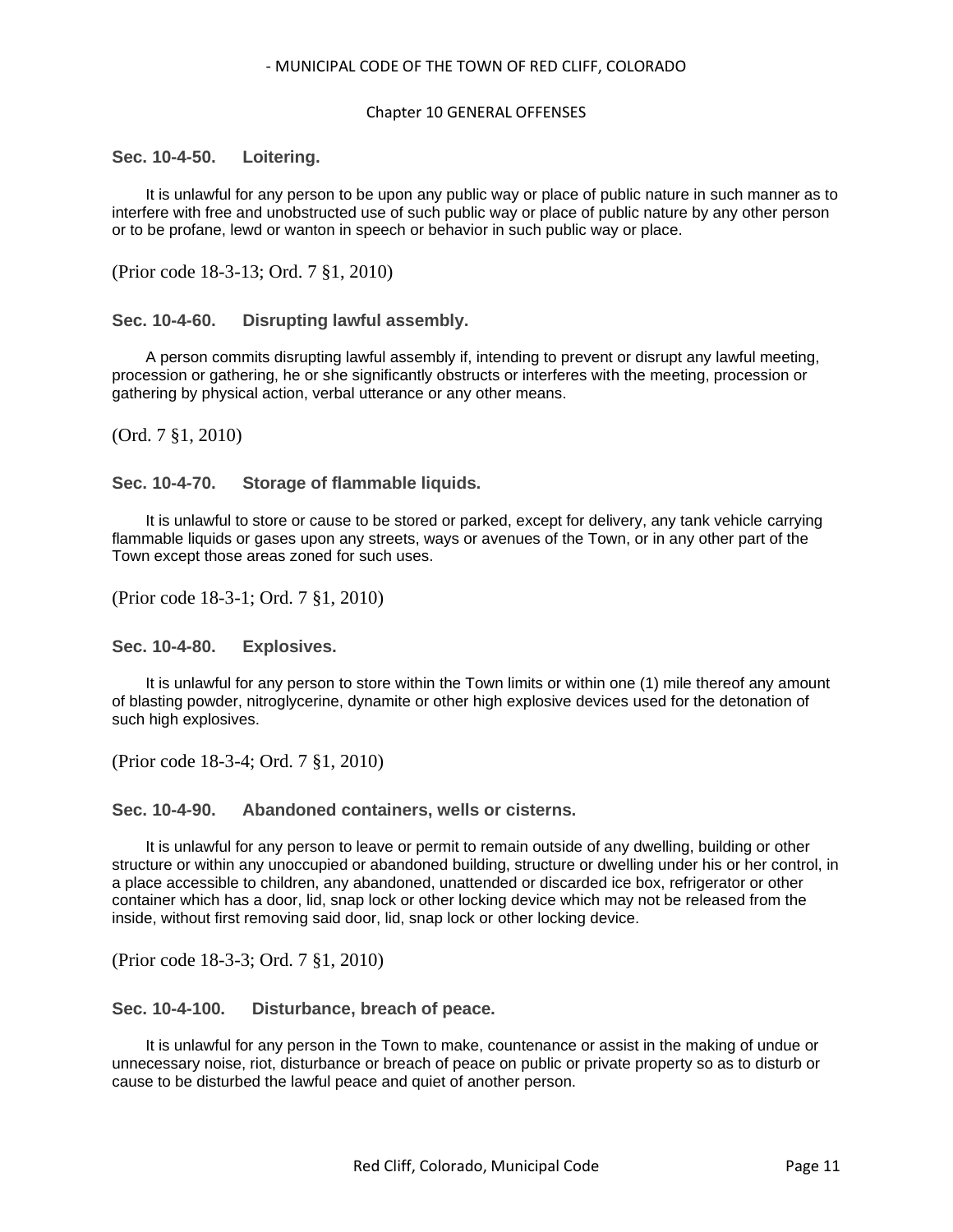# Chapter 10 GENERAL OFFENSES

(Ord. 7 §1, 2010)

<span id="page-11-0"></span>**Sec. 10-4-110. Throwing stones or missiles.**

No person shall throw or shoot any stone or other missile at or upon any person, animal, public or private property, building, structure, tree or shrub.

(Prior code 18-3-15; Ord. 7 §1, 2010)

<span id="page-11-1"></span>**Sec. 10-4-120. Fraud by check.**

(a) As used in this Section, unless the context otherwise requires:

*Check* means a written, unconditional order to pay a certain sum in money, drawn on a bank, payable on demand and signed by the drawer. "Check," for the purposes of this Section only, also includes a negotiable order of withdrawal and a share draft.

*Drawee* means the bank upon which a check is drawn or a bank, savings and loan association, industrial bank or credit union on which a negotiable order of withdrawal or a share draft is drawn.

*Drawer* means a person, either real or fictitious, whose name appears on a check as the primary obligor, whether the actual signature is that of himself or herself or of a person authorized to draw the check on himself or herself.

*Insufficient funds* means a drawer has insufficient funds with the drawee to pay a check when the drawer has no checking account, negotiable order of withdrawal account or share draft account with the drawee, or has funds in such an account with the drawee in an amount less than the amount of the check plus the amount of all other checks outstanding at the time of issuance; and a check dishonored for "no account" shall also be deemed to be dishonored for insufficient funds.

*Issue.* A person issues a check when he or she makes, draws, delivers or passes it or causes it to be made, drawn, delivered or passed.

*Negotiable order of withdrawal* and *share draft* mean negotiable or transferable instruments drawn on a negotiable order of withdrawal account or a share draft account, as the case may be, for the purpose of making payments to third persons or otherwise.

*Negotiable order of withdrawal account* means an account in a bank, savings and loan association or industrial bank, and *share draft account* means an account in a credit union, on which payment of interest or dividends may be made on a deposit with respect to which the bank, savings and loan association, industrial bank or credit union, as the case may be, may require the depositor to give notice of an intended withdrawal not less than thirty (30) days before the withdrawal is made, even though in practice such notice is not required and the depositor is allowed to make withdrawal by negotiable order of withdrawal or share draft.

- (b) Any person, knowing he or she has insufficient funds with the drawee who, with intent to defraud, issues a check for a sum less than five hundred dollars (\$500.00) for the payment of services, wages, salary, commissions, labor, rent, money, property or other thing of value, commits fraud by check, which is unlawful.
- (c) Any person, having acquired rights with respect to a check which is not paid because the drawer has insufficient funds, shall have standing to file a complaint under this Section, whether or not he or she is the payee, holder or bearer of the check.
- (d) Any person who opens a checking account, negotiable order of withdrawal account or share draft account using false identification or an assumed name for the purpose of issuing fraudulent checks commits fraud by check, which is unlawful.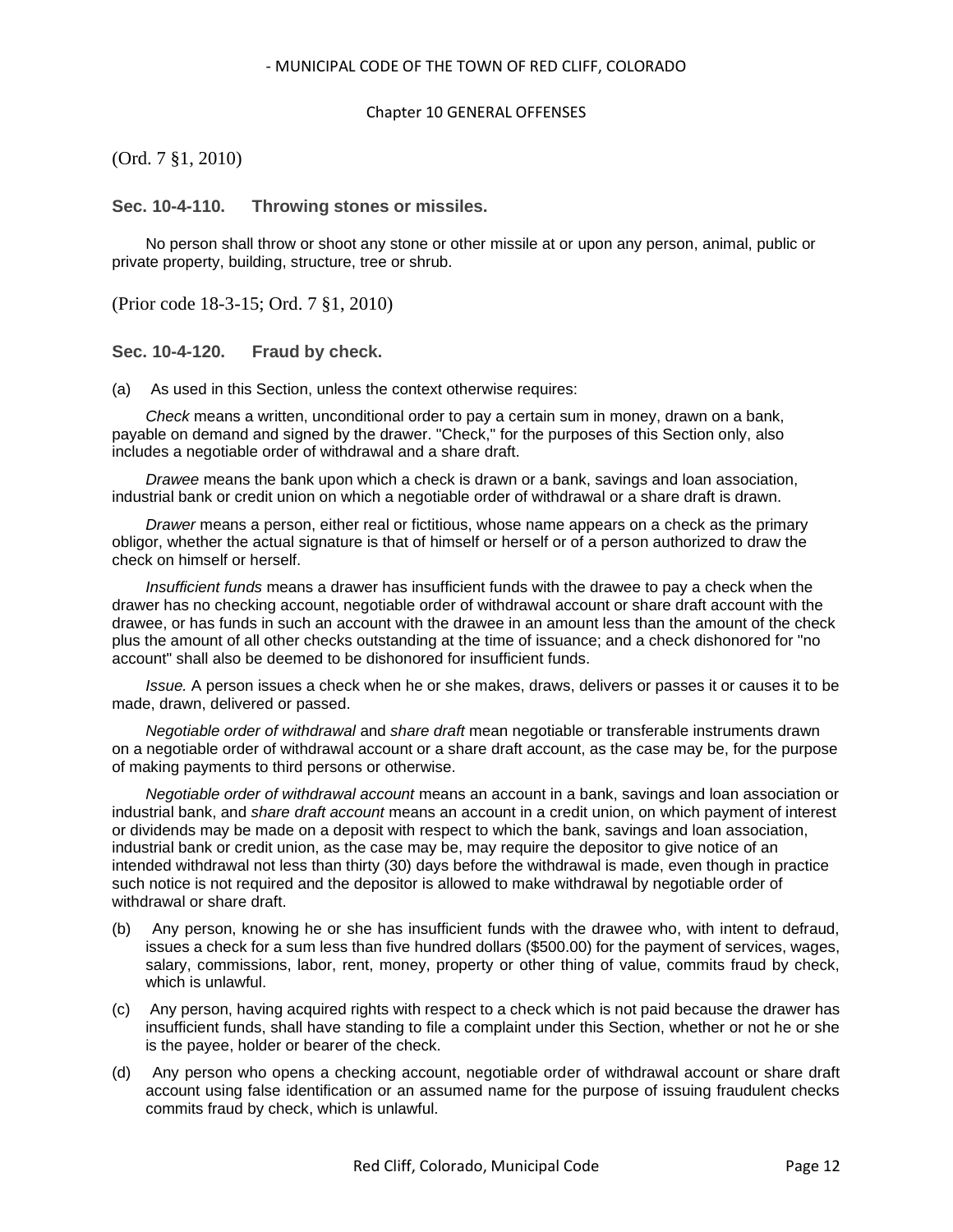#### Chapter 10 GENERAL OFFENSES

- (e) If deferred prosecution is ordered, the court as a condition of supervision may require the defendant to make restitution on all checks issued by the defendant which are unpaid as of the date of commencement of the supervision in addition to other terms and conditions appropriate for the treatment or rehabilitation of the defendant.
- (f) A bank, savings and loan association, industrial bank or credit union shall not be civilly or criminally liable for releasing information relating to the drawer's account to a sheriff, deputy sheriff, undersheriff, police officer, district attorney, assistant district attorney, deputy district attorney or authorized investigator for a district attorney investigating or prosecuting a charge under this Section.
- (g) This Section does not relieve the prosecution from the necessity of establishing the required culpable mental state. However, for purposes of this Section, the issuer's knowledge of insufficient funds is presumed, except in the case of a postdated check or order, if:
	- (1) He or she has no account upon which the check or order is drawn with the bank or other drawee at the time he or she issues the check or order; or
	- (2) He or she has insufficient funds upon deposit with the bank or other drawee to pay the check or order, on presentation within thirty (30) days after issue.

(Ord. 7 §1, 2010)

<span id="page-12-0"></span>**Sec. 10-4-130. Public indecency.**

It is unlawful to commit public indecency. Any person who performs any of the following in a public place or where the conduct may reasonably be expected to be viewed by members of the public commits public indecency:

- (1) An act of sexual intercourse or deviate sexual intercourse;
- (2) A lewd exposure of the body done with intent to arouse or to satisfy the sexual desire of any person; or
- (3) A lewd fondling or caress of the body of another person.

(Ord. 7 §1, 2010)

<span id="page-12-1"></span>**Sec. 10-4-140. Indecent exposure.**

It is unlawful for a person to knowingly expose his or her genitals to the view of any person under circumstances in which such conduct is likely to cause affront or alarm to the other person.

(Ord. 7 §1, 2010)

# **ARTICLE 5. MINORS**

[Sec. 10-5-10. Minor defined.](#page-13-0)

[Sec. 10-5-20. Parent or guardian aiding, abetting.](#page-13-1)

[Sec. 10-5-30. Encouraging delinquency.](#page-13-2)

[Sec. 10-5-40. Curfew.](#page-13-3)

[Sec. 10-5-50. Instructions by parent or guardian required.](#page-13-4)

[Sec. 10-5-60. False statement; false credentials.](#page-14-0)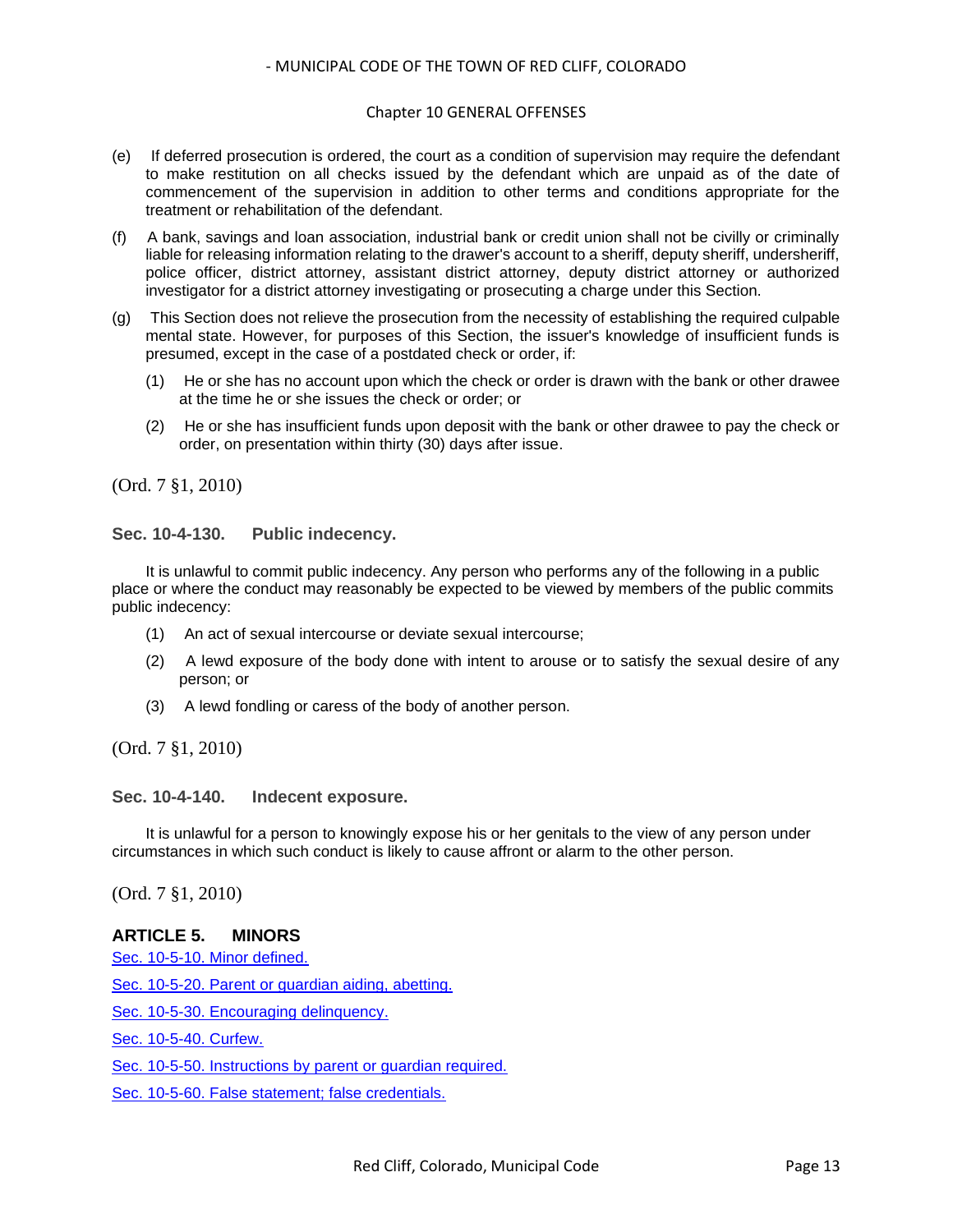### Chapter 10 GENERAL OFFENSES

[Sec. 10-5-70. Services of others.](#page-14-1)

[Sec. 10-5-80. Loitering and other acts around schools.](#page-14-2)

<span id="page-13-0"></span>**Sec. 10-5-10. Minor defined.**

For the purposes of this Article, "minor" or "minor child" means any person under the age of eighteen (18) years.

(Ord. 8 §3, 1993; Ord. 7 §1, 2010)

<span id="page-13-1"></span>**Sec. 10-5-20. Parent or guardian aiding, abetting.**

It is unlawful for any person to knowingly permit any minor child or to aid, abet, approve, encourage, allow, permit, tolerate or consent to the violation by any minor child of any provision of this Article or any ordinances of the Town.

(Ord. 7 §1, 2010)

<span id="page-13-2"></span>**Sec. 10-5-30. Encouraging delinquency.**

It is unlawful for any person, by any act or neglect, to encourage, aid or cause a child to come within the purview of the juvenile authorities, and it shall likewise be unlawful for any person, after notice that a driver's license of any child has been suspended or revoked, to permit such child to operate a motor vehicle during the period that such driver's license is suspended.

(Ord. 7 §1, 2010)

<span id="page-13-3"></span>**Sec. 10-5-40. Curfew.**

It is unlawful for any parent, guardian or other person having care or custody of any minor child to allow or permit any such minor child to be or remain on any street, alley or other public place in violation of Eagle County or Colorado State law curfew requirements.

(Ord. 8 §1, 1993; Ord. 7 §1, 2010)

<span id="page-13-4"></span>**Sec. 10-5-50. Instructions by parent or guardian required.**

- (a) It shall be the duty of every parent, or person standing in the place or position of a parent, living within the Town to instruct the minor children in their care of the provisions of the ordinances of the Town and to supervise the minor children in his or her care so as to prevent such child or children from violating an ordinance of the Town.
- (b) It shall be the duty of any parent, or person standing in the place of or position of a parent, not living within the Town, but who shall permit the minor child or children in his or her care to come into the Town, to instruct the minor child or children on the provisions of the ordinances of the Town and to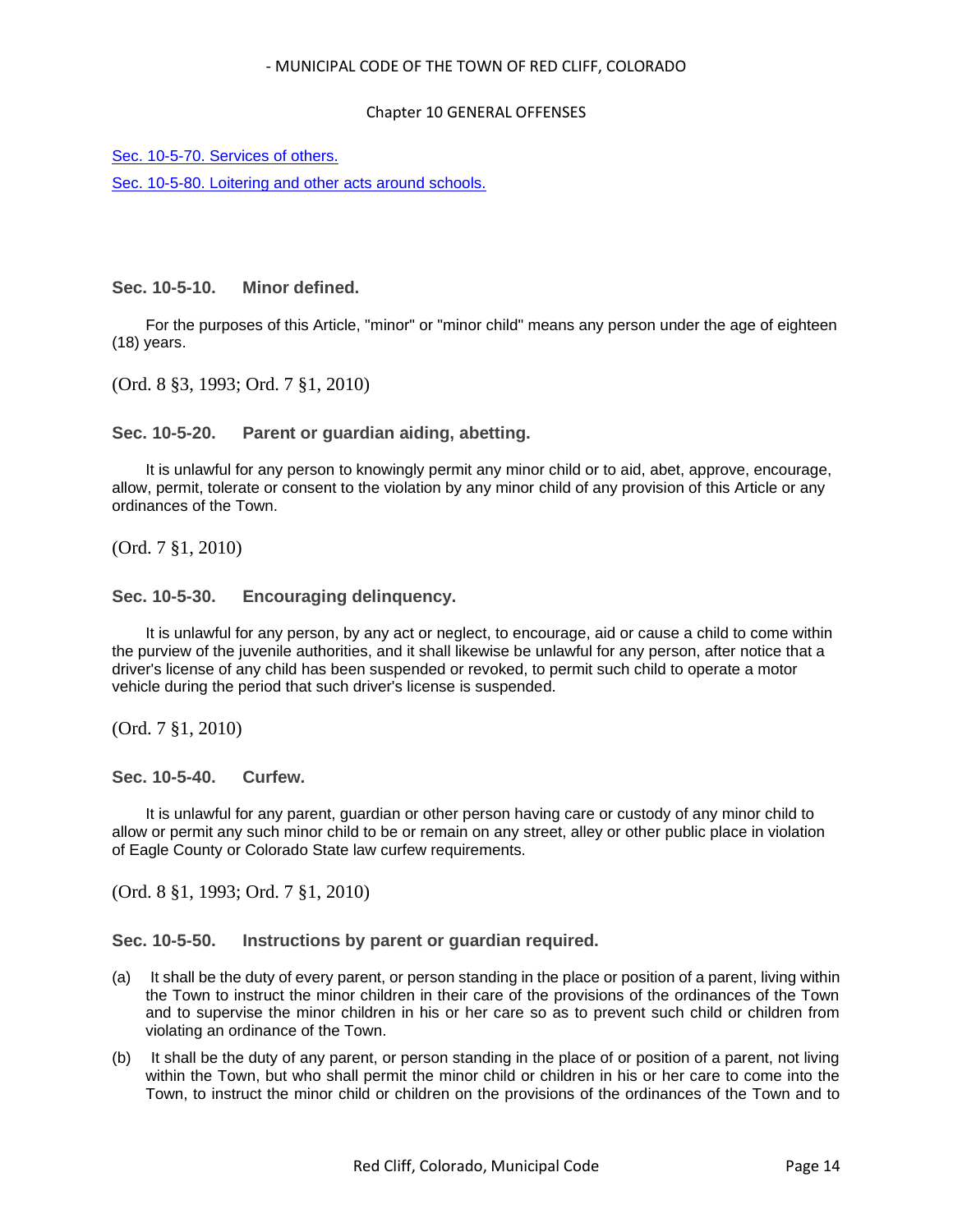# Chapter 10 GENERAL OFFENSES

supervise the minor child or children while within the Town so as to prevent such minor child or children from violating an ordinance of the Town.

(Ord. 8 §4, 1993; Ord. 7 §1, 2010)

# <span id="page-14-0"></span>**Sec. 10-5-60. False statement; false credentials.**

It is unlawful for any person to make false statements, to furnish, present or exhibit any fictitious or false registration card, identification card, note or other document for any unlawful purpose or to furnish, present or exhibit such document or documents issued to a person other than the one presenting the same for the purpose of gaining admission to prohibited places for the purpose of procuring the sale, gift or delivery of prohibited articles, including beer, liquor, wine or fermented malt beverages as defined in this Chapter.

(Ord. 7 §1, 2010)

# <span id="page-14-1"></span>**Sec. 10-5-70. Services of others.**

It is unlawful for any person under the age of twenty-one (21) years to engage or utilize the services of any other person, whether for remuneration or not, to procure any article which the minor is forbidden by law to purchase.

(Ord. 7 §1, 2010)

# <span id="page-14-2"></span>**Sec. 10-5-80. Loitering and other acts around schools.**

It is unlawful for any person to loiter, idle, wander, stroll or play in, about or on any public, private or parochial school, college or seminary grounds or buildings, either on foot or in or on any vehicle, without having some lawful business therein or thereabout or in connection with such school or the employees thereof, or for any person to:

- (1) Annoy, disturb or otherwise prevent the orderly conduct of classes and activities of any such school;
- (2) Annoy, disturb, assault or molest any student or employee of any such school, college or seminary while in any such school building or on any school grounds;
- (3) Conduct himself or herself in a lewd, wanton or lascivious manner in speech or behavior in or about any school building or school grounds; or
- (4) Park or move a vehicle in the immediate vicinity of or on the grounds of any such school, college or seminary for the purpose of annoying or molesting the students or employees thereof or in an effort to induce, entice or invite students into such vehicles for immoral purposes.

(Prior code 18-4-6; Ord. 7 §1, 2010)

# **ARTICLE 6. ALCOHOLIC BEVERAGES AND DRUGS**

[Sec. 10-6-10. Definitions.](#page-15-0)

[Sec. 10-6-20. Alcohol-related violations.](#page-15-1)

[Sec. 10-6-30. Illegal possession or consumption of alcoholic beverages by an underage person.](#page-16-0)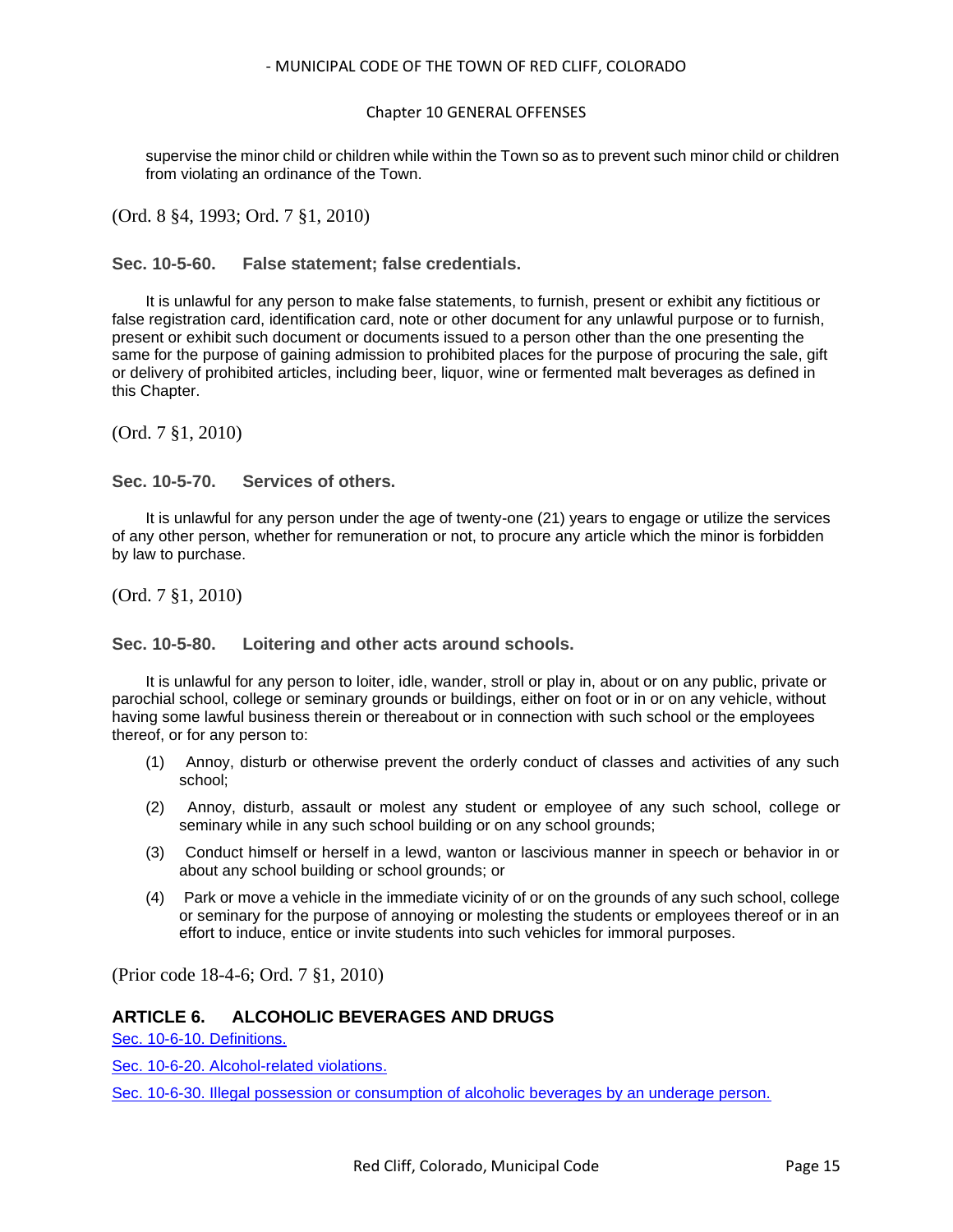### Chapter 10 GENERAL OFFENSES

[Sec. 10-6-40. Sales near schools.](#page-17-0)

[Sec. 10-6-50. Reserved.](#page-17-1)

[Sec. 10-6-60. Reserved.](#page-18-0)

[Sec. 10-6-70. Abusing toxic vapors.](#page-18-1)

# <span id="page-15-0"></span>**Sec. 10-6-10. Definitions.**

For purposes of this Code, the following words shall have the meanings ascribed hereafter:

*Alcoholic beverage* or *alcoholic liquor* means fermented malt beverage or malt liquors.

*Controlled substance* means a drug or other substance or an immediate precursor which is declared to be a controlled substance under this Article, and also includes marijuana, marijuana concentrate and cocaine.

*Drug paraphernalia* means any machine, instrument, tool, equipment or device which is primarily designed and intended for one (1) or more of the following:

- (1) To introduce into the human body any controlled substance under circumstances in violation of state law;
- (2) To enhance the effect on the human body of any controlled substance under circumstances in violation of state law;
- (3) To conceal any quantity of any controlled substance under circumstances in violation of state law; or
- (4) To test the strength, effectiveness or purity of any controlled substance under circumstances in violation of state law.

*Fermented malt beverage, malt liquor, spirituous liquor* and *vinous liquor* mean the definitions as set forth by the current rules and regulations established by the Colorado Department of Review Liquor and Tobacco.

*Public place* means any place commonly or usually open to the general public or to which members of the general public may resort, or accessible to members of the general public. By way of illustration, such public places include but are not limited to public ways, streets, buildings, sidewalks, alleys, parking lots, shopping centers, shopping center malls, places of business usually open to the general public and automobiles or other vehicles in or upon any such place or places, but shall not include the interior or enclosed yard area of private homes, residences, condominiums or apartments.

(Ord. 7 §1, 2010)

# <span id="page-15-1"></span>**Sec. 10-6-20. Alcohol-related violations.**

- (a) It is unlawful for any person under the age of twenty-one (21) years to represent himself or herself to be over the age of twenty-one (21) years for the purpose of purchasing within the Town any fermented malt beverage or malt, vinous or spirituous liquors.
- (b) It is unlawful for any person under the age of twenty-one (21) years to attempt to purchase, purchase or obtain, either directly or through an intermediary, any fermented malt beverage or malt, vinous or spirituous liquors by misrepresentation or any other means.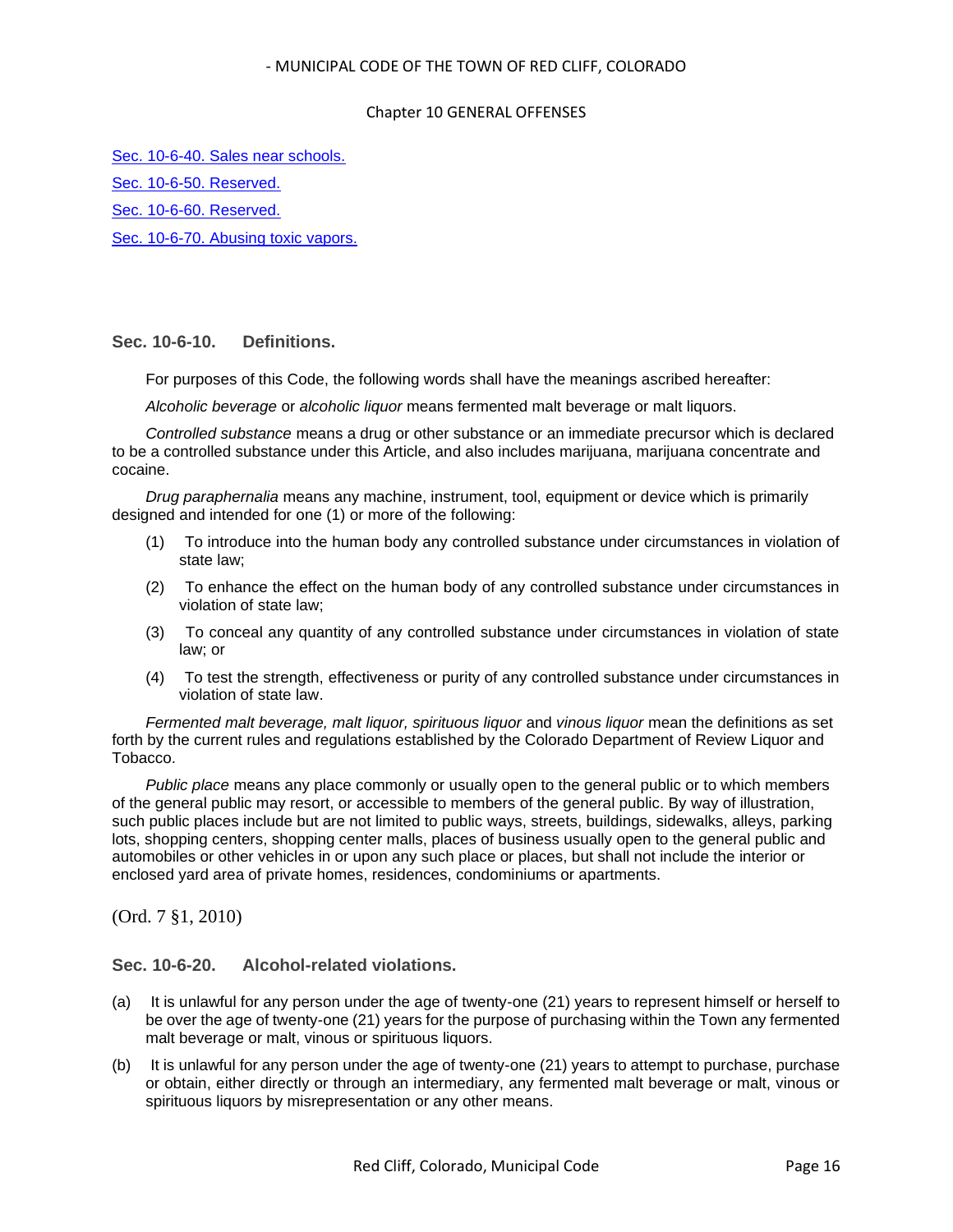# Chapter 10 GENERAL OFFENSES

- (c) It is unlawful for any person under the age of twenty-one (21) years to possess or consume, whether actual or constructive, fermented malt beverage or malt, vinous or spirituous liquors.
- (d) It is unlawful to sell fermented malt beverage or malt, vinous or spirituous liquors to any person under the age of twenty-one (21) years, or to permit any fermented malt beverage, malt or vinous liquors to be sold or dispensed by a person under eighteen (18) years of age or spirituous liquors to be sold or dispensed by a person under twenty-one (21) years of age, or to permit any such person to participate in the sale or dispensing thereof.
- (e) It is unlawful for any person, whether for remuneration or not, to procure for any person under twentyone (21) years of age any fermented malt beverage or malt, vinous or spirituous liquors.
- (f) It is unlawful in any place of business where alcoholic beverages are sold and consumed upon the premises, for any person to beg or to solicit any patron or customer of or visitor in such premises to purchase any alcoholic beverage for the one begging or soliciting.

(Ord. 7 §1, 2010)

# <span id="page-16-0"></span>**Sec. 10-6-30. Illegal possession or consumption of alcoholic beverages by an underage person.**

(a) As used in this Section, unless the context otherwise requires:

*Establishment* means a business, firm, enterprise, service or fraternal organization, club, institution, entity, group or residence, and any real property, including buildings and improvements connected therewith, and shall also include any members, employees and occupants associated therewith.

*Private property* means any dwelling and its curtilage which is being used by a natural person for habitation and which is not open to the public, and privately owned real property which is not open to the public. Private property shall not include:

- (1) Any establishment which has or is required to have a license pursuant to Article 46, 47 or 48 of Title 12, C.R.S.;
- (2) Any establishment which sells alcoholic beverages or upon which alcoholic beverages are sold; or
- (3) Any establishment which leases, rents or provides accommodations to members of the public generally.
- (b) Any person under twenty-one (21) years of age who possesses or consumes alcoholic beverages anywhere in the Town commits illegal possession or consumption of alcoholic beverages by an underage person. Illegal possession or consumption of alcoholic beverages by an underage person is a strict liability offense.
- (c) It shall be an affirmative defense to the offense described in Subsection (b) above that the alcoholic beverages were possessed or consumed by a person under twenty-one (21) years of age under the following circumstances:
	- (1) While such person was legally upon private property with the knowledge and consent of the owner or legal possessor of such private property and the alcoholic beverages were possessed or consumed with the consent of his or her parent or legal guardian who was present during such possession or consumption; or
	- (2) When the existence of alcoholic beverages in a person's body was due solely to the ingestion of a confectionery which contained alcoholic beverages within the limits prescribed by Section 25- 5-410(1)(i)(II), C.R.S., or the ingestion of any substance which was manufactured, designed or intended primarily for a purpose other than oral human ingestion, or the ingestion of any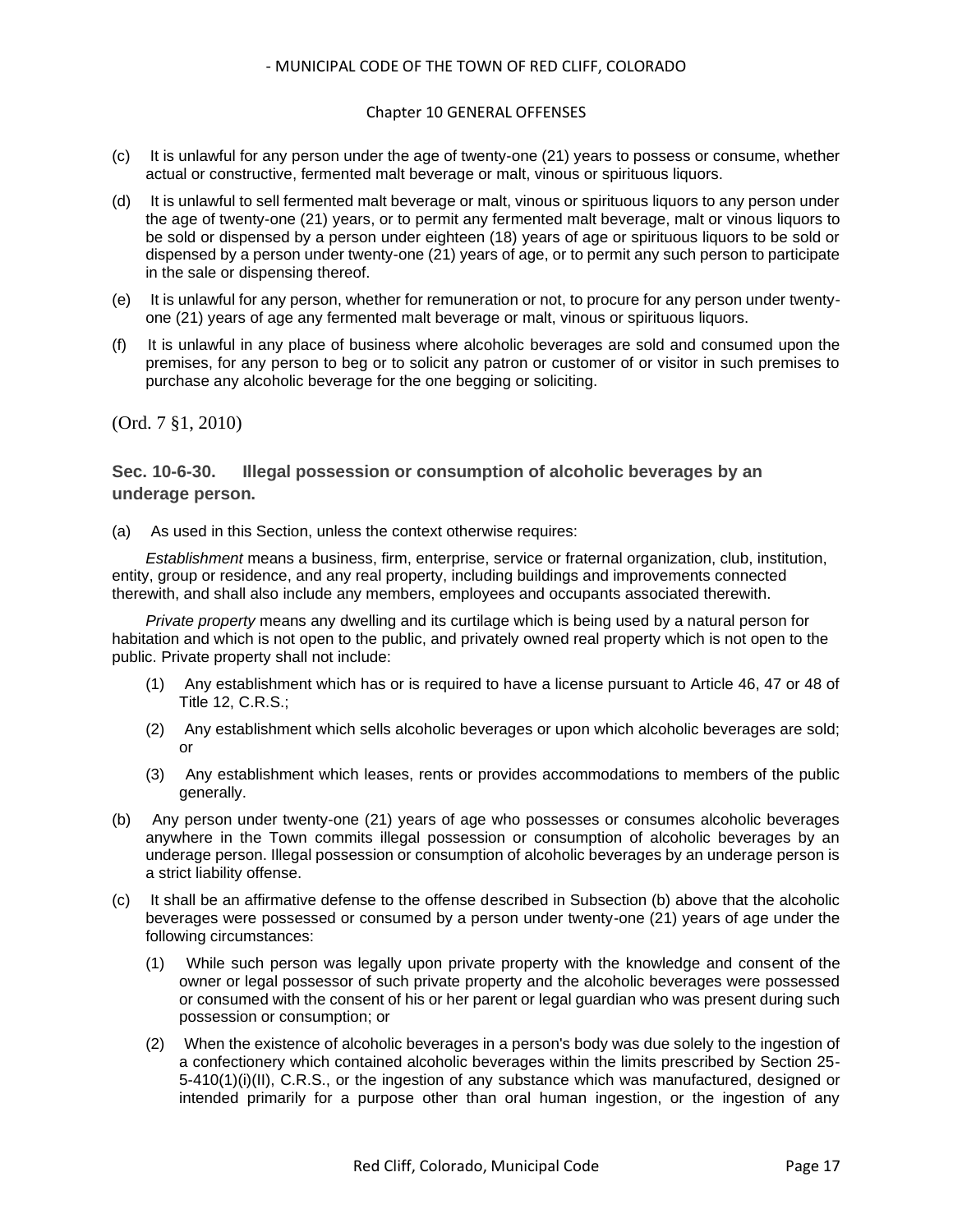### Chapter 10 GENERAL OFFENSES

substance which was manufactured, designed or intended solely for medicinal or hygienic purposes or solely from the ingestion of a beverage which contained less than one-half of one percent (0.5%) of alcoholic beverages by weight.

- (d) The possession or consumption of alcoholic beverages shall not constitute a violation of this Section if such possession or consumption takes place for religious purposes protected by the First Amendment to the United States Constitution.
- (e) Prima facie evidence of a violation of Subsection (b) above shall consist of:
	- (1) Evidence that the defendant was under the age of twenty-one (21) years and possessed or consumed alcoholic beverages anywhere in this State; or
	- (2) Evidence that the defendant was under the age of twenty-one (21) years and manifested any of the characteristics commonly associated with alcoholic beverage intoxication or impairment while present anywhere in this State.
- (f) During any trial for a violation of Subsection (b) above, any bottle, can or other container with labeling indicating the contents of such bottle, can or container shall be admissible into evidence, and the information contained on any label on such bottle, can or other container shall not constitute hearsay. A jury or a judge, whichever is appropriate, may consider the information upon such label in determining whether the contents of the bottle, can or other container were composed in whole or in part of alcoholic beverages. A label which identifies the contents of any bottle, can or other container as "beer," "ale," "malt beverage," "fermented malt beverage," "malt liquor," "wine," "champagne," "whiskey" or "whisky," "gin," "vodka," "tequila," "schnapps," "brandy," "cognac," "liqueur," "cordial," "alcohol" or "liquor" shall constitute prima facie evidence that the contents of the bottle, can or other container were composed in whole or in part of alcoholic beverages.
- (g) A parent or legal guardian of a person under twenty-one (21) years of age, or any natural person who has the permission of such parent or legal guardian, may give or permit the possession and consumption of, alcoholic beverages to or by a person under the age of twenty-one (21) years under the conditions described in Paragraph (c)(1) above. This Subsection shall not be construed to permit any establishment which is or is required to be licensed pursuant to Article 46, 47 or 48 of Title 12, C.R.S., or any members, employees or occupants of any such establishment to give, provide, make available or sell alcoholic beverages to a person under twenty-one (21) years of age.

(Ord. 7 §1, 2010)

# <span id="page-17-0"></span>**Sec. 10-6-40. Sales near schools.**

It is unlawful for any person to sell, offer or expose for sale or gift any fermented malt beverage or any vinous, spirituous or malt liquors within a distance of two hundred fifty (250) feet from any private, public or parochial school, said distance to be computed by direct measurement from the nearest property lines. However, this prohibition shall not affect the rights of any person holding a lawful permit or license to conduct such business within the restricted area hereby established; nor shall this prohibition prevent the renewal, upon the expiration thereof, of any license in effect at such time authorizing such business within the restricted area hereby established.

(Ord. 7 §1, 2010)

<span id="page-17-1"></span>**Sec. 10-6-50. Reserved.**

**Editor's note—** Section 1 of Ord. 8, Series 2013, repealed § 10-6-50, which pertained to possession of drug paraphernalia and derived from Ord. 7 §1, 2010.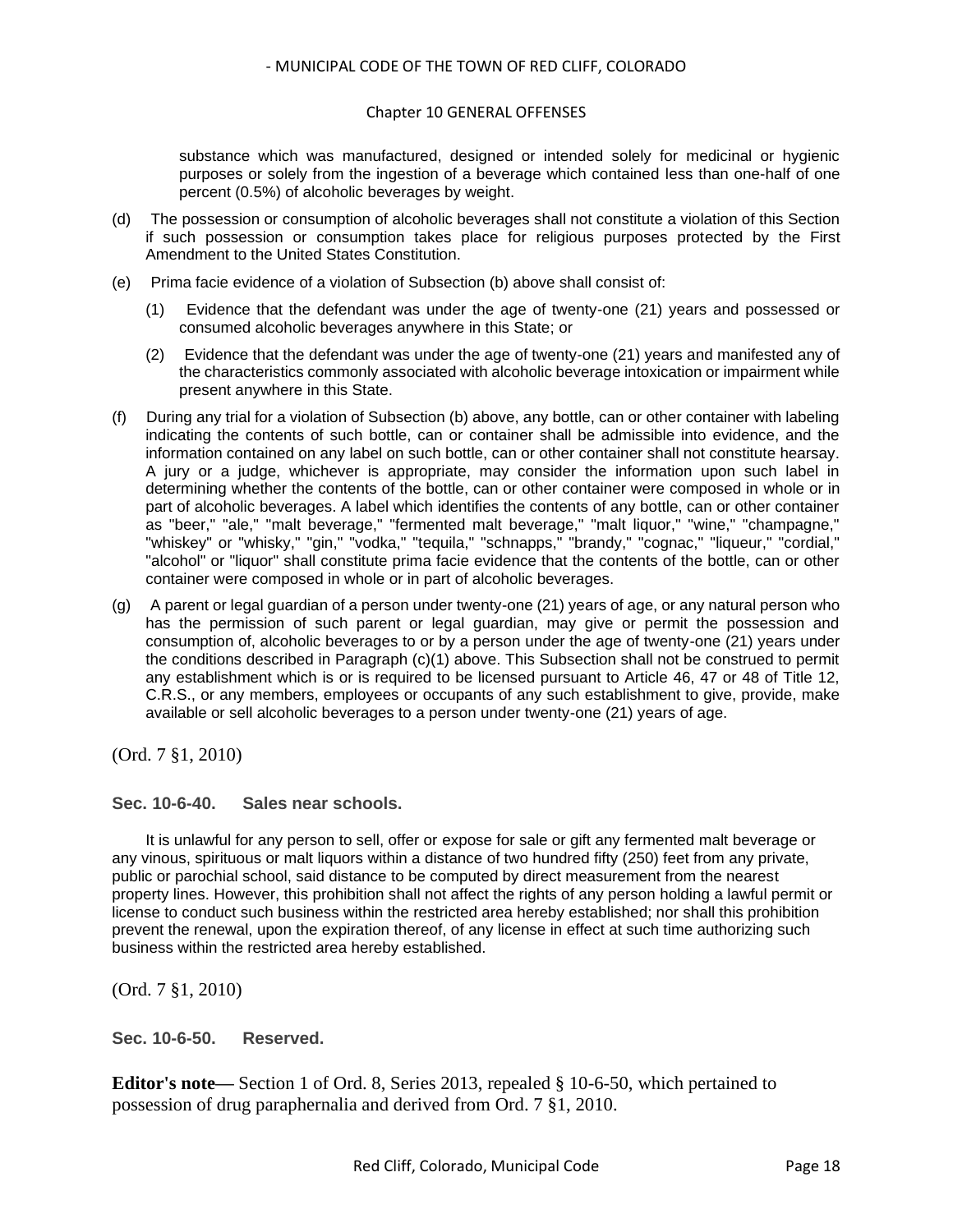### Chapter 10 GENERAL OFFENSES

<span id="page-18-0"></span>**Sec. 10-6-60. Reserved.**

**Editor's note—** Section 2 of Ord. 8, Series 2013, repealed § 10-6-60, which pertained to possession of cannabis and derived from Ord. 7 §1, 2010.

# <span id="page-18-1"></span>**Sec. 10-6-70. Abusing toxic vapors.**

- (a) As used in this Section, the term "toxic vapors" means the following substances or products containing such substances: alcohols, including methyl, isopropyl, propyl or butyl; aliphatic acetates, including ethyl, methyl, propyl or methyl cellosolve acetate; acetone; benzene; carbon tetrachloride; cyclohexane; Freons, including Freon 11 and Freon 12; hexane; methyl ethyl ketone; methyl isobutyl ketone; naptha; perchlorethylene; toluene; trichloroethane or xylene.
- (b) No person shall knowingly smell or inhale the fumes of toxic vapors for the purpose of causing a condition of euphoria, excitement, exhilaration, stupefaction or dulled senses of the nervous system. No person shall knowingly possess, buy or use any such substance for the purposes described in this Section. This Subsection shall not apply to the inhalation of anesthesia for medical or dental purposes.
- (c) It is unlawful for any person knowingly to sell, offer for sale, deliver or give away to any other person any substance or product releasing toxic vapors, where the seller, offerer or deliverer knows or has reason to believe that such substance will be used for the purpose of inducing a condition of euphoria, excitement, exhilaration, stupefaction or dulled senses of the nervous system, unless otherwise permitted by law.
- (d) In a prosecution for a violation of this Section, evidence that a container lists one (1) or more of the substances described in Subsection (a) above as one (1) of its ingredients shall be prima facie evidence that the substance in such container contains toxic vapors and emits the fumes thereof.

(Ord. 7 §1, 2010)

# **ARTICLE 7. WEAPONS**

[Sec. 10-7-10. Carrying a concealed weapon.](#page-18-2)

[Sec. 10-7-20. Disposition of confiscated concealed weapons.](#page-19-0)

[Sec. 10-7-30. Prohibited use of weapons.](#page-19-1)

[Sec. 10-7-40. Selling weapons to intoxicated persons.](#page-20-0)

#### <span id="page-18-2"></span>**Sec. 10-7-10. Carrying a concealed weapon.**

- (a) A person commits a misdemeanor if he or she knowingly and unlawfully:
	- (1) Carries a knife concealed on or about his or her person;
	- (2) Carries a firearm concealed on or about his or her person; or
	- (3) Without legal authority, carries, brings or has in his or her possession a firearm or any explosive, incendiary or other dangerous device on the property of or within any building in which a legislative hearing or meeting is being or is to be conducted, or in which the official office of any member, officer or employee of the Town is located.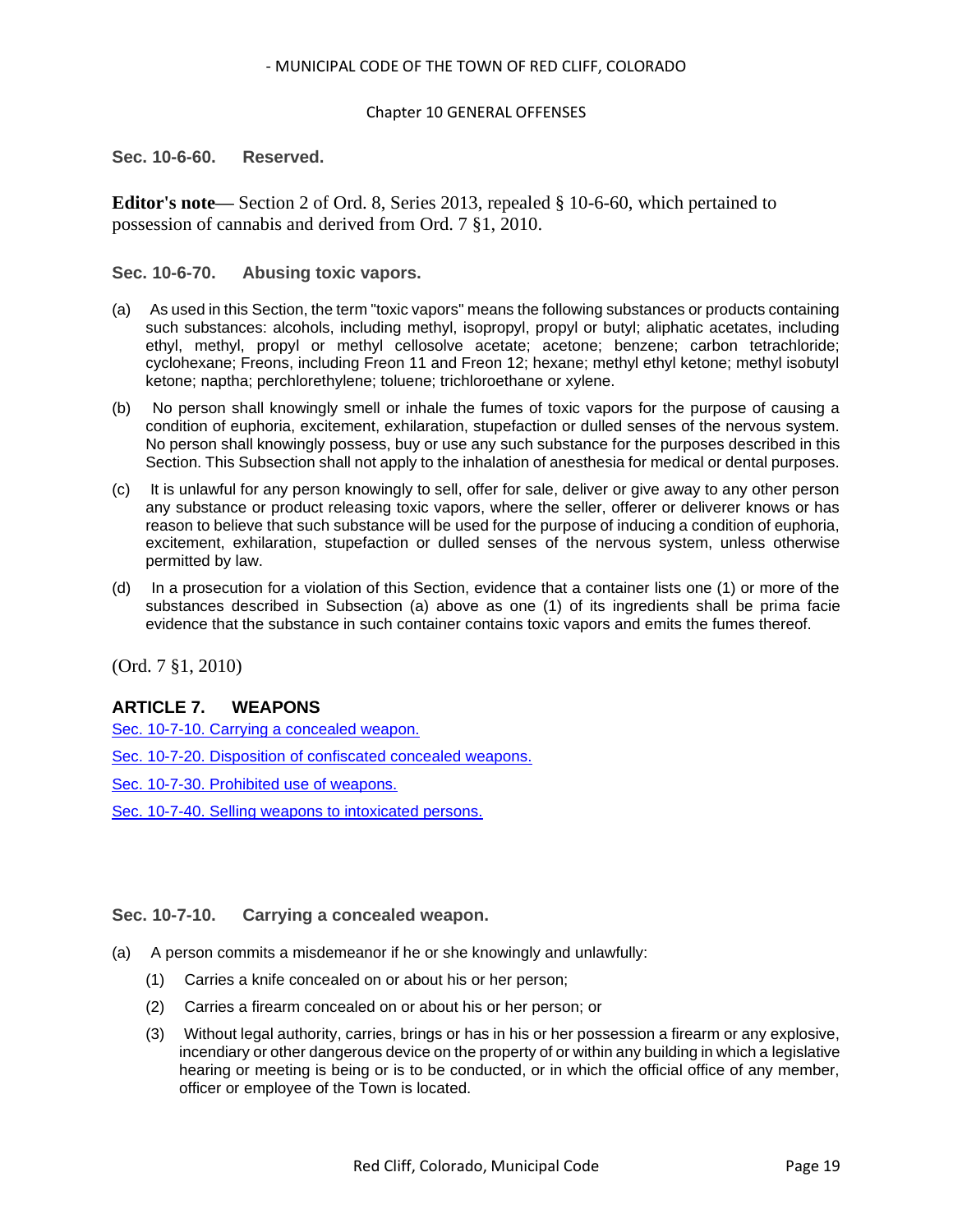#### Chapter 10 GENERAL OFFENSES

- (b) It shall be an affirmative defense that the defendant was:
	- (1) A person in his or her own dwelling or place of business or on property owned by such person or under his or her control at the time of the act of carrying;
	- (2) A person in a private automobile or other private means of conveyance who carries a weapon for lawful protection of such person's or another's property while traveling;
	- (3) A person who, prior to the time of carrying a concealed weapon, has been issued a written permit pursuant to state law;
	- (4) A peace officer; or
	- (5) A federal officer while on duty and serving within the Town under the authority of federal rules and regulations.

(Ord. 7 §1, 2010)

#### <span id="page-19-0"></span>**Sec. 10-7-20. Disposition of confiscated concealed weapons.**

It shall be the duty of every police officer, upon making any arrest and taking such a concealed weapon from the person of the offender, to deliver the same to the Municipal Court Judge, to be held by him or her until the final determination of the prosecution for said offense, and upon the finding of guilt, it shall then be the duty of the Municipal Court Judge to deliver said weapon forthwith to the Eagle County Sheriff's Department, which shall make disposition of the weapon.

(Ord. 7 §1, 2010)

#### <span id="page-19-1"></span>**Sec. 10-7-30. Prohibited use of weapons.**

- (a) A person commits a misdemeanor if he or she:
	- (1) Knowingly and unlawfully aims a firearm at another person;
	- (2) Recklessly or with criminal negligence discharges a firearm or shoots a bow and arrow;
	- (3) Knowingly sets a loaded gun, trap or device designed to cause an explosion upon being tripped or approached and leaves it unattended by a competent person immediately present;
	- (4) Has in his or her possession a firearm while he or she is under the influence of intoxicating liquor or of a controlled substance, as defined in Section 10-6-10 of this Chapter. Possession of a permit issued under Section 18-12-105.1, C.R.S., is no defense to a violation of this Section; or
	- (5) Knowingly aims, swings or throws a throwing star or nunchaku as defined in this Paragraph at another person, or knowingly possesses a throwing star or nunchaku in a public place except for the purpose of presenting an authorized public demonstration or exhibition or pursuant to instruction in conjunction with an organized school or class. When transporting throwing stars or nunchaku for a public demonstration or exhibition or for a school or class, they shall be transported in a closed, nonaccessible container. For purposes of this Paragraph, "nunchaku" means an instrument consisting of two (2) sticks, clubs, bars or rods to be used as handles, connected by a rope, cord, wire or chain, which is in the design of a weapon used in connection with the practice of a system of self-defense, and "throwing star" means a disk having sharp radiating points or any disk-shaped bladed object which is handheld and thrown and which is in the design of a weapon used in connection with the practice of a system of self-defense.
- (b) Nothing contained in this Section shall prevent the use of any such instruments in shooting galleries or in any private grounds or residences under circumstances when such instrument can be fired,